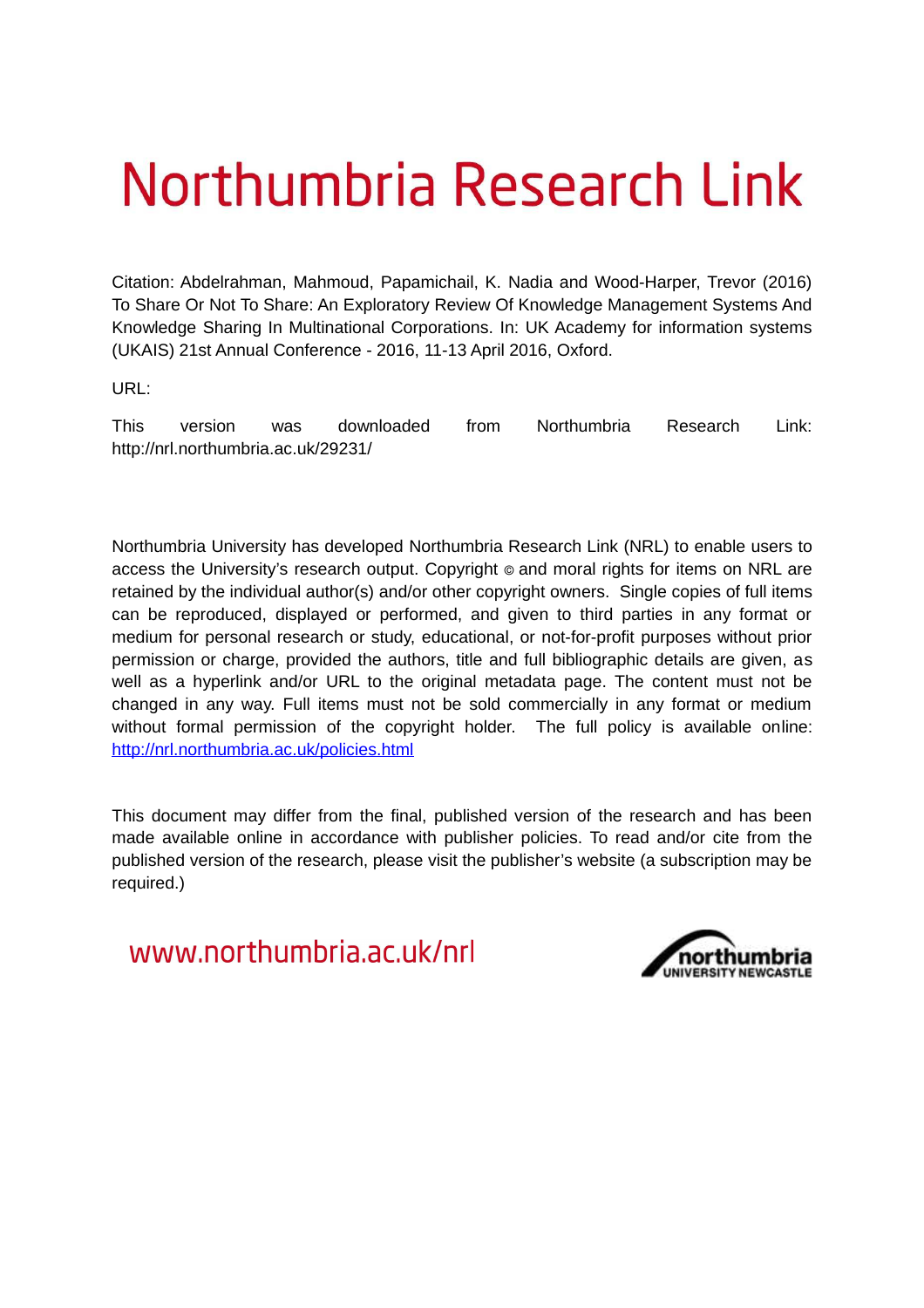# **TO SHARE OR NOT TO SHARE: AN EXPLORATORY REVIEW OF KNOWLEDGE MANAGEMENT SYSTEMS AND KNOWLEDGE SHARING IN MULTINATIONAL CORPORATIONS**

**Mahmoud Abdelrahman** 

*Newcastle Business School, Northumbria University*  Email: Mahmoud.Abdelrahman@northumbria.ac.uk **K. Nadia Papamichail**  *Alliance Manchester Business School, The University of Manchester*  Email: nadia.papamichail@manchester.ac.uk **TrevorWood-Harper**  *Alliance Manchester Business School, The University of Manchester*  Email: atwh@manchester.ac.uk

## **ABSTRACT**

In the current fluid environment, the challenge for Multinational Corporations (MNCs) is how to accumulate knowledge that stems from various sources, facilitate the management of knowledge, and maximise value generated from all available assets. For this purpose, MNCs use Knowledge Management Systems (KMSs) to share, utilise, and integrate knowledge. This paper seeks to explore how knowledge sharing takes place through the use of KMSs in MNCs. Based on 42 semi-structured interviews, main themes underlying knowledge sharing were identified and summarised in a more holistic conceptual framework. First, Knowledge Management Systems includes three sub-themes: Technology Acceptance, Communication Tools, and KMS Usage. Second, Knowledge Sharing Practices includes the following sub-themes: Content, Willingness to Share and External Factors. The paper clarifies the existing literature on KMSs and KS by proposing a holistic conceptual framework which will help managers to identify ways of initiating knowledge sharing in MNCs.

**Key Words:** Knowledge Management Systems, Knowledge Sharing, Multinational Corporations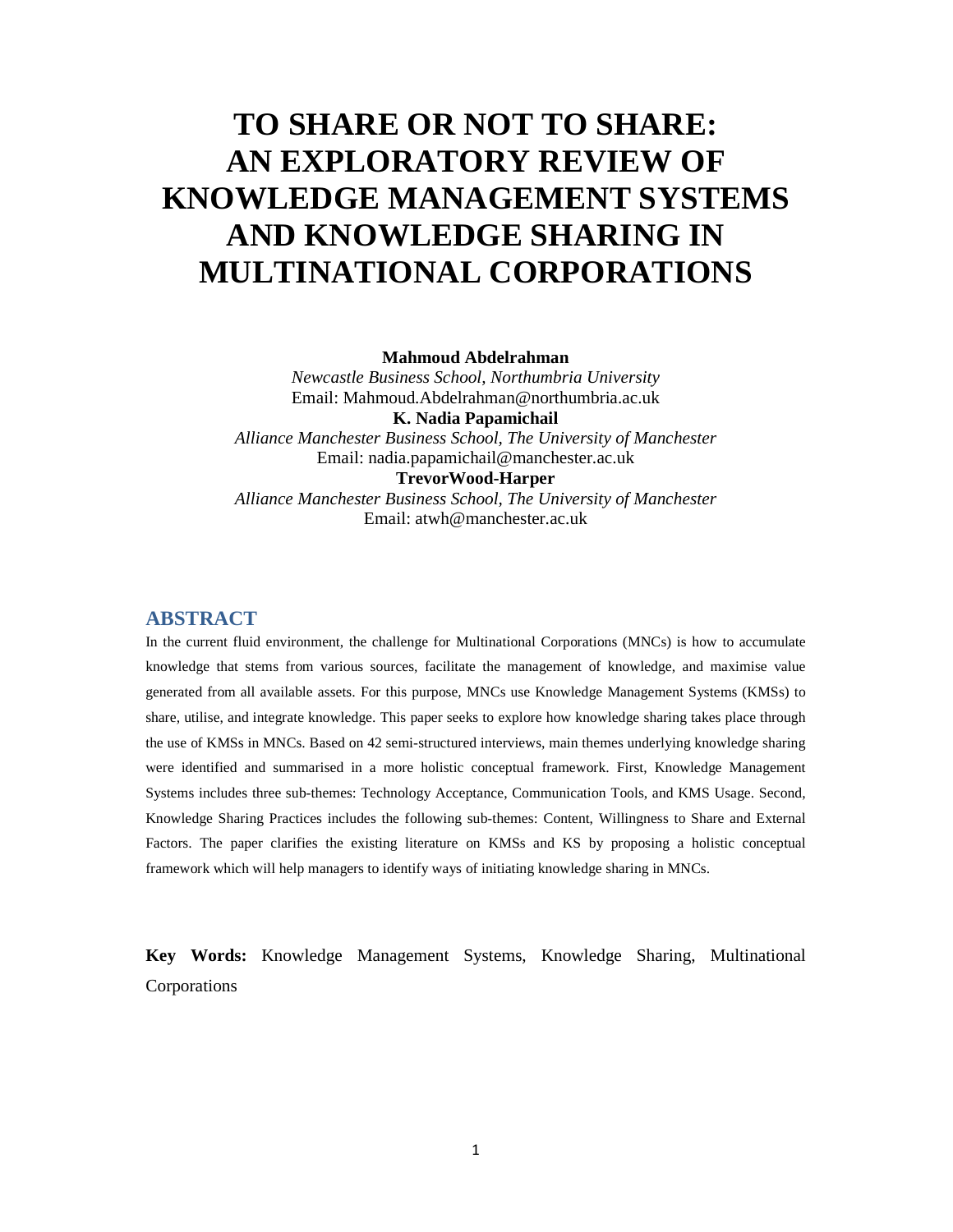# **INTRODUCTION**

In the current global market and in this highly competitive environment, Multinational Corporations (MNCs) are increasingly recognising an urgent need to institutionalise knowledge sharing (KS) as a means of obtaining the best value from all available knowledge assets (Goh, 2007). To facilitate knowledge flow in organisations, specific relationships between individuals and groups are required (Huang *et al*., 2014). However, effective KS between different units overseas is a challenge for MNCs, as there are so many unprecedented difficulties facing managers outside their organisations, along with environmental "forces for change", such as globalisation, emerging technologies, emerging best business practices, government regulations, politics, competitive global financial markets, limited availability of knowledge workers, and higher worker turnover rates (Cuffe, 2007). As Montazemi *et al.* (2012) emphasise, the effective sharing of organisational knowledge is particularly relevant for MNCs, as it is considered a significant source of competitive advantage in their global strategy. Therefore, in order to succeed in the global society, MNCs need to identify, evaluate, create, evolve, and develop their knowledge assets since knowledge is one of their major economic resources (Ergazakis and Metaxiotis, 2011).

Moreover, with the advent of the knowledge economy and the increasing size of the knowledge society, organisations continue to seek new ways of leveraging and sharing knowledge to support decision-making processes (DMP) (Thompson *et al.*, 2009; DeTienne and Jackson, 2001). Nemati *et al.* (2002) state that knowledge management (KM) initiatives can facilitate the capturing, coding, and sharing of knowledge within organisations, which is expected to result in well-informed DMP. Zhang and Lu (2007) draw attention to the importance of incorporating a knowledge management paradigm into an enterprise's business processes in order to assist knowledge workers to make decisions efficiently and effectively; the challenge in today's dynamic economy is "how to manage enterprise knowledge" so that knowledge workers can use it effectively and efficiently in their daily work. Technology plays a vital role in business, as it helps employees to access the knowledge they need when they need it, and provides the tools with which decision makers and users can leverage their knowledge in the context of their work (Chong and Chong, 2009; Bals *et al.*, 2007). Knowledge Management Systems (KMSs) are part of the agenda in many of today's leading MNCs (Michailova and Minbaeva, 2012; Nielsen and Michailova, 2007). For example, Bose (2004) highlights that KMSs can facilitate KS by ensuring knowledge flow from the  $person(s)$  who know(s) to the person(s) who need(s) to know throughout the organisation. Therefore, MNCs are always looking for support from their IT departments to utilise and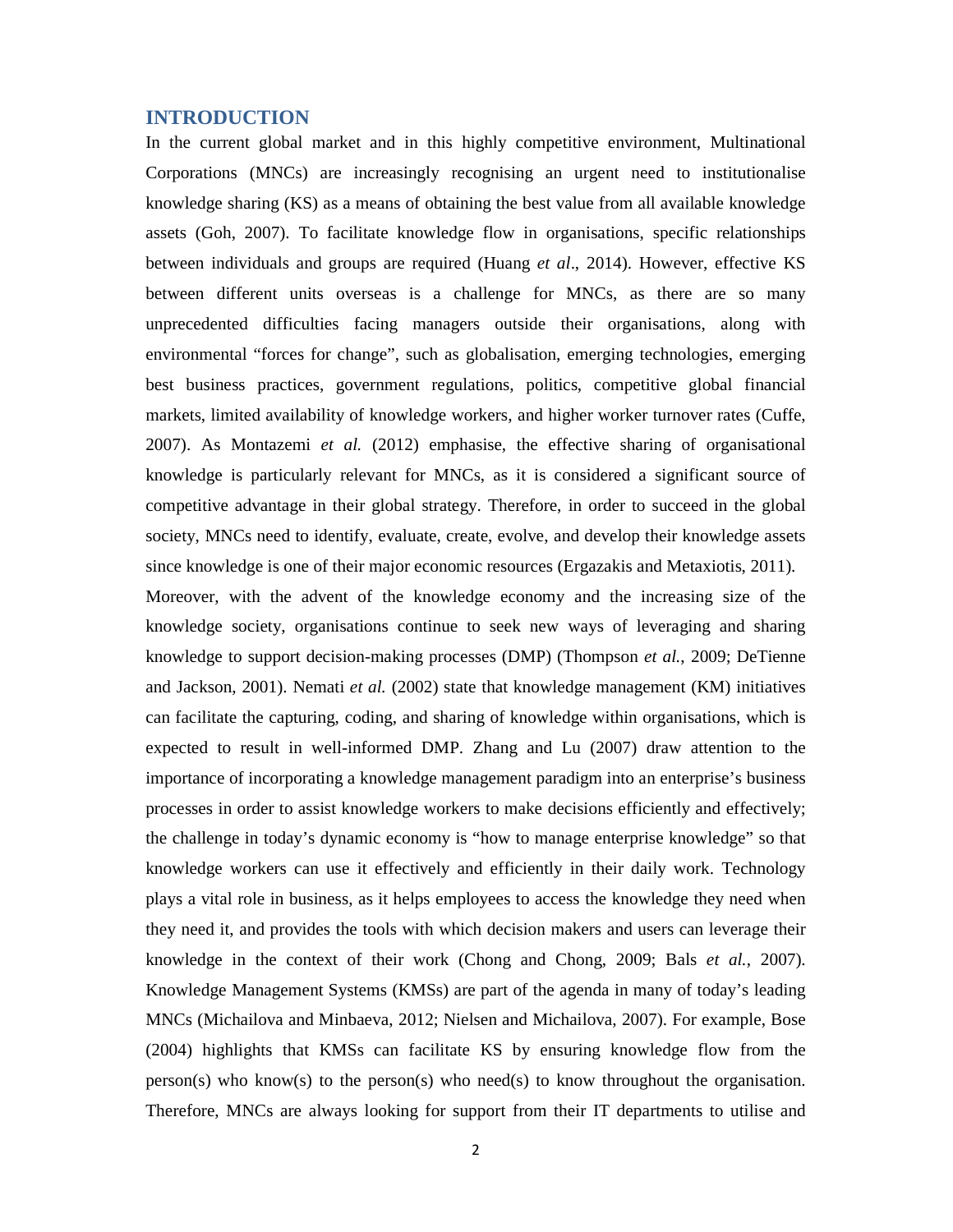facilitate their existing knowledge effectively and efficiently (Montazemi *et al.*, 2012). In the complex environment of MNC units, particular coordination mechanisms and tools to facilitate KS are required (Ghoshal and Bartlett, 1995; Gupta and Govindarajan, 2000; and Sia *et al.*, 2010). Accordingly, in order to understand the role of KMSs in facilitating KS in MNCs, further research is needed; the subject has been underexplored in more recent literature and there are few empirical studies on this particular research topic.

This paper therefore aims to answer this research question: *What are the factors that affect knowledge sharing by using KMSs in MNCs?* To answer this research question, we used an exploratory research with semi-structured interviews supported by qualitative analysis to support the exploration and interpretation of this study.

In this paper we summarise our exploratory research to address this issue. We begin this paper by discussing Knowledge Management Systems and Knowledge Sharing in MNCs. Then, we outline the methodology and data collection of the study, followed by the findings and conceptual framework. The final sections are the discussion and conclusions, and we draw out some of the implications of our findings with a focus on future research.

# **RESEARCH BACKGROUND**

#### **Knowledge Management Systems**

Over the past three decades, many organisations have developed information-technologybased systems designed specifically to facilitate the sharing, integration, and utilisation of knowledge, referred to as Knowledge Management Systems (KMSs) (Nielsen and Michailova, 2007). Alavi and Leidner (2001) define KMSs as "Information Technology based systems developed to support and enhance the organisational processes of knowledge creation, storage/retrieval, transfer, and application". They also point out that IT can be used as an enabler in KM initiatives, but stress that KM initiatives do not necessarily involve the implementation of IT solutions.

Organisations across all sectors recognise the critical role of effective KMSs in their future success (Shin, 2004). Binney (2001, p.33) posited that "The KM spectrum has been developed to assist organisations in understanding the range of KM options, applications and technologies available to them". Sharda *et al.* (2013) point out that KMSs are intended to help an organisation to cope with rapid change, turnover, downsizing, and leveraging knowledge use by making the expertise of the organisation's human capital widely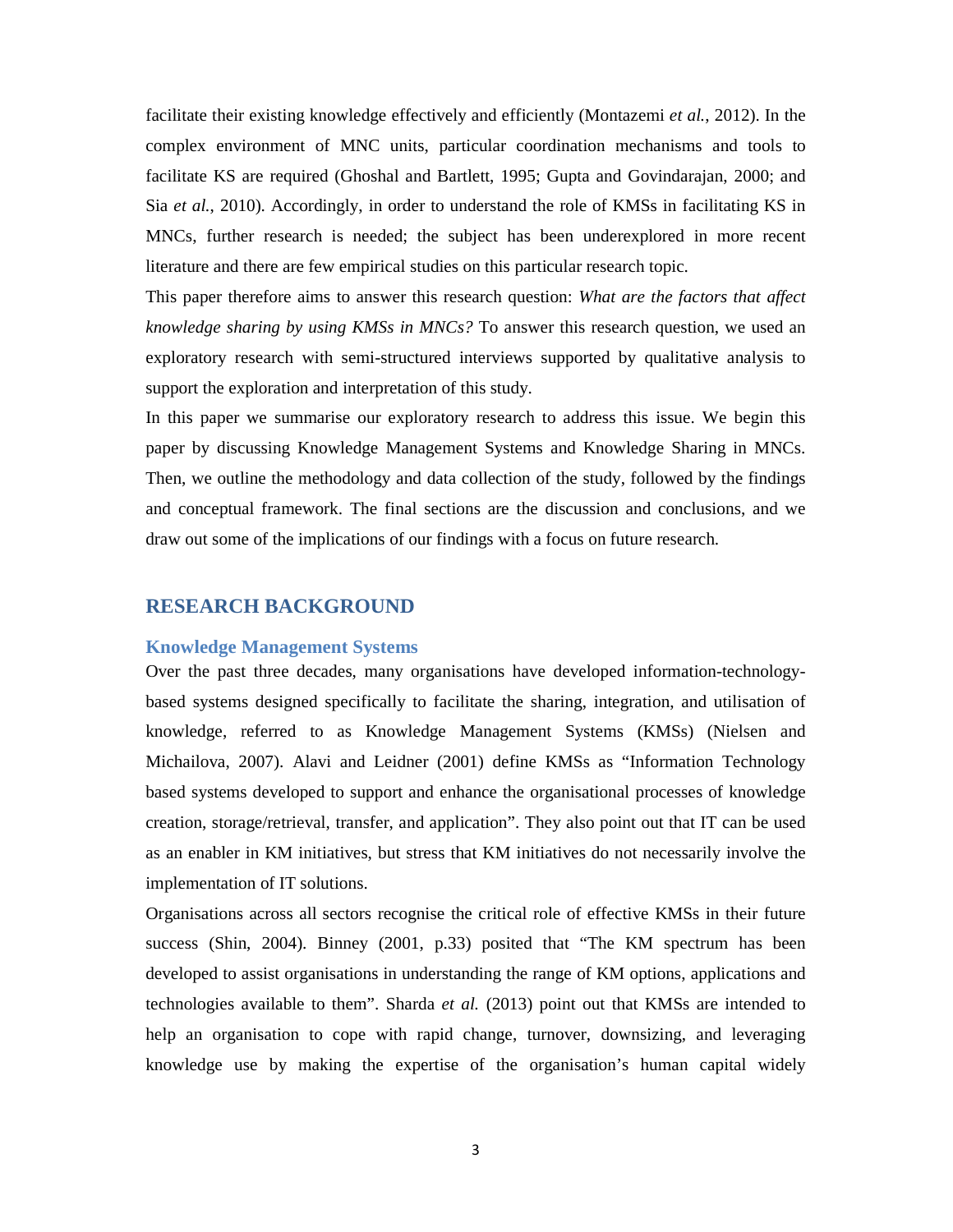accessible. Indeed, the focus of the Information Systems literature has shifted from data and technology to knowledge and expertise (Willcocks and Whitley, 2009).

Shin (2004) believes that the KM approach is one of the reasons why some organisations reap the benefits of KMSs while others do not. Some examples are summarised in Table 1.

|  |  |  | <b>Table 1: KM Approaches</b> |
|--|--|--|-------------------------------|
|--|--|--|-------------------------------|

| <b>KM Approaches</b>                                 | <b>Main Focus</b>                                                            |  |  |  |
|------------------------------------------------------|------------------------------------------------------------------------------|--|--|--|
| <b>Technological</b>                                 | Enhancing KM quality by supplying tools for effective storage and sharing of |  |  |  |
|                                                      | knowledge                                                                    |  |  |  |
| Intellectual asset                                   | Enhancing KM quality by valuing knowledge assets in financial terms and      |  |  |  |
|                                                      | reflecting them in accounting practices                                      |  |  |  |
| Organisational                                       | Facilitating knowledge creation and sharing by developing a positive work    |  |  |  |
| learning                                             | environment or effective reward systems                                      |  |  |  |
| <b>Process</b>                                       | Enhancing KM quality by identifying key processes on which important         |  |  |  |
|                                                      | knowledge flows, and managing them formally                                  |  |  |  |
| Philosophical                                        | Gaining a higher understanding of knowledge lead by asking questions such as |  |  |  |
|                                                      | 'Do we know what we do not know?' towards development of new ways of         |  |  |  |
|                                                      | thinking                                                                     |  |  |  |
| $\sqrt{2}$<br>$\mathbf{1}$ $\mathbf{1}$ $\mathbf{0}$ | $\sim$ $\sim$<br>$A \wedge A$                                                |  |  |  |

**(Source: adapted from: Shin, 2004)**

KMSs are expected to play a major KM role in enterprises that are increasingly confronted with paradoxical challenges of exploiting explicit knowledge resources and exploring new tacit knowledge. Such a knowledge creation and sharing infrastructure within the context of organisational know-how can provide organisations with the requisite agility to respond to the dynamic nature of organisations' business imperatives (Wand and Noe, 2010). Moreover, KMSs are systems that automate the input, storage, transfer, and retrieval of knowledge, and include tools for capturing various types of knowledge from useful lessons learned, classifying knowledge documents, locating the relevant experts, facilitating expertise and so on (Kulkarni *et al.*, 2006). Considerable attention is currently being paid in both academic and practitioner literature to the value that organisations could create through the use of big data, knowledge, and business analytics (Sharma *et al*., 2014; Mithas *et al.*, 2013).

#### **Knowledge Sharing**

With the advent of the knowledge economy and the increasing size of knowledge societies, organisations continue to seek new ways of leveraging and sharing knowledge to support DMP (DeTienne and Jackson, 2001). The primary objective of most KM research and practice is to facilitate effective and efficient KS among organisational members (Shin, 2004; Davenport and Prusak, 2000; Nonaka *et al.*, 1998).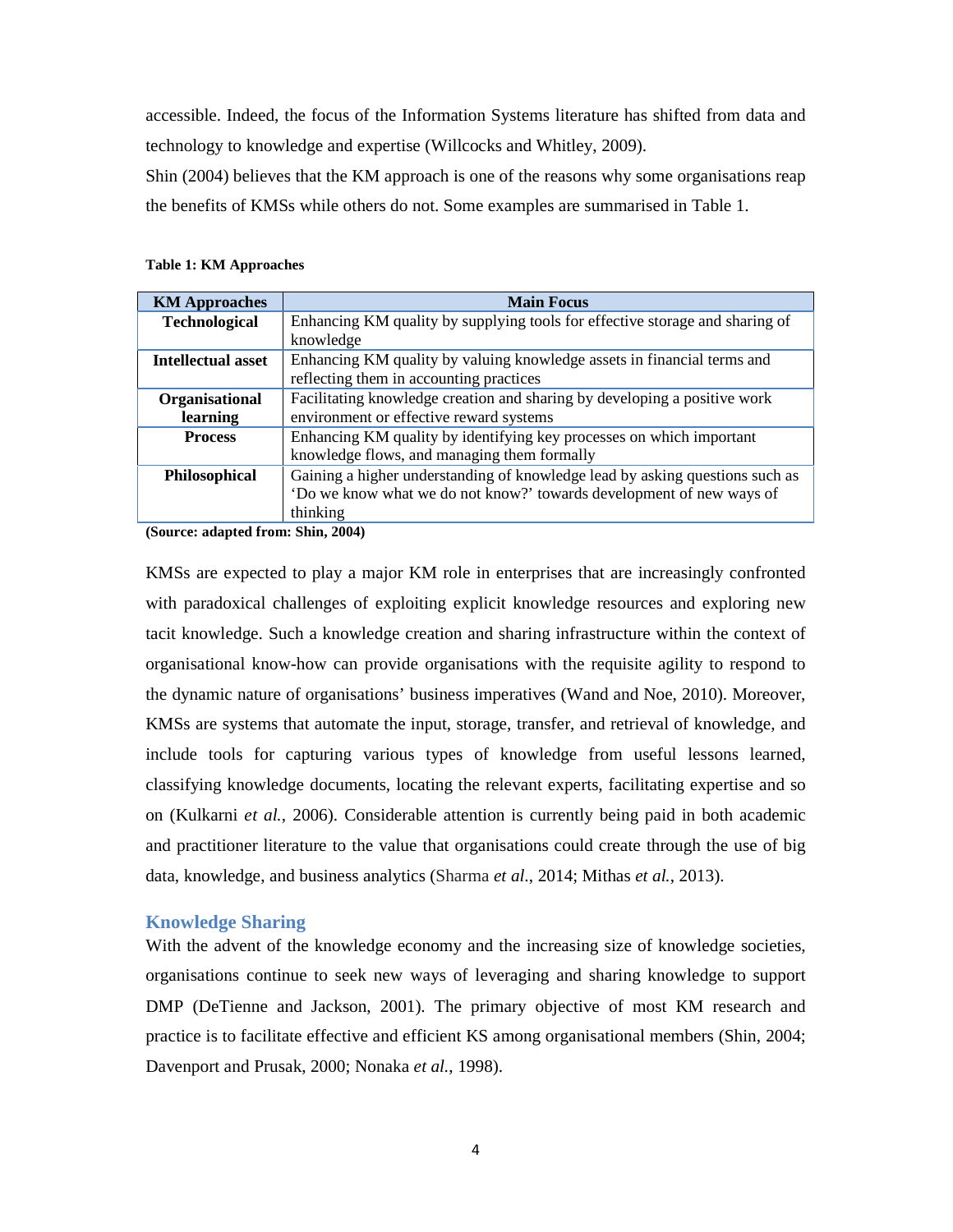Effective KS is not moving knowledge from one location to another, but the basic notion is that the sharing of viable knowledge should assist with collaborative problem solving between people, directly and indirectly, supported by networks and tools (Wang and Noe, 2010). KS refers to the provision of know-how to help others and to collaborate with others to solve problems, develop new ideas, or implement policies or procedures (Cummings, 2004). Although, in reality, KS is still challenging for managers, organisations exert a lot of effort to utilise, implement and apply the knowledge that they have to make actual use of this knowledge and to be reflected in organisational performance (Gold *et al*., 2001; Zheng *et al*., 2010). Organisations can facilitate knowledge flow by influencing individuals' informationprocessing behaviours, as specific relationships between individuals and groups are required to influence how knowledge is shared and disseminated within the firm (Huang *et al*., 2014; Turner and Makhija, 2006). KS occurs through different means and tools, including written documents, telephone, face-to-face communication, networks and KMSs (Alavi and Leidner, 2001; Cummings, 2004; Wang and Noe, 2010).

The term KS has been used interchangeably in the literature with "knowledge transfer", "knowledge diffusion" and "knowledge exchange" (Cabrera *et al.*, 2006; Szulanski *et al.*, 2000). Wang and Noe (2010) highlight the differences between knowledge sharing, knowledge transfer, and knowledge exchange. Knowledge transfer includes both KS by the source of knowledge and the recipients' acquisition, application, and use of this knowledge. Knowledge exchange involves both knowledge sharing and knowledge seeking, or in other words, it includes employees providing knowledge to others and employees searching for knowledge from others. Davenport and Prusak (2000) define KS as "The process by which knowledge is transferred from one person to another, from individuals to groups, or from one group to another group". Kulkarni *et al.* (2006) use the term KS to mean both contributing to and using available knowledge. In this paper, "knowledge sharing" will be used to describe the movement of knowledge between different individuals, departments, divisions, units or branches in MNCs through KMSs.

# **RESEARCH METHODS**

This section describes the data collection and the qualitative data analysis used in this study. The qualitative analysis presented here is used as exploratory research. It supports the exploration and interpretation of the study. Exploratory research is one of several methods of conducting qualitative research. Its purpose here is to seek new insights into phenomena, to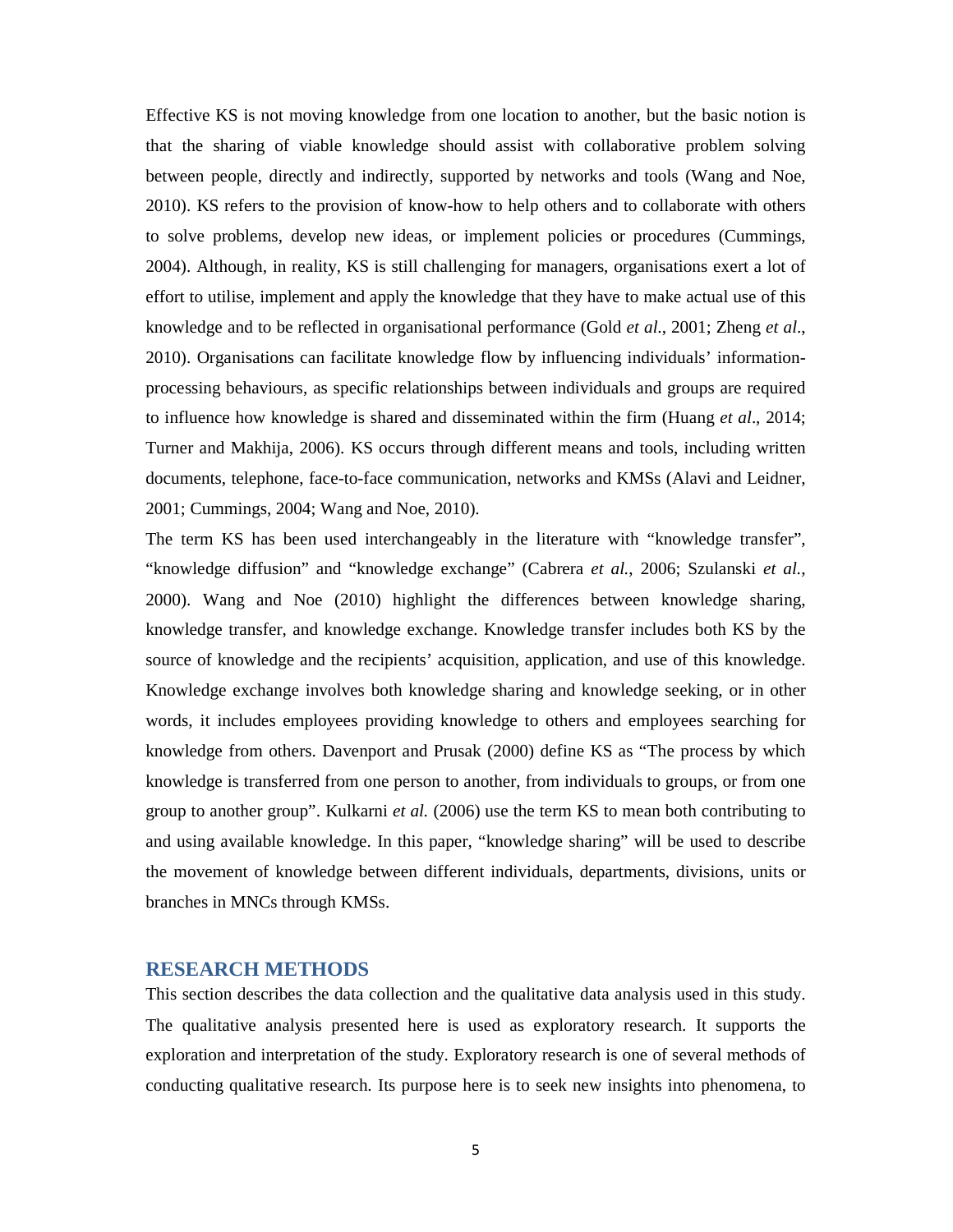ask questions, to assess the phenomena in a new light through interviewing experts in the subject and to identify further issues related to the topic (Robson, 2002).

This study adopted semi-structured interviews as a valuable data collection method which serves the purpose of this paper, as the authors are adopting an interpretivist epistemology to understand the meanings that participants ascribe to various phenomena. In total, 42 semistructured interviews were conducted. All the interviews followed the recommendations suggested by Myers & Newman (2007). This stage resulted in 42 participants from 32 different MNCs. Table 2 shows the interviewees' positions, country, industry and the interview mode.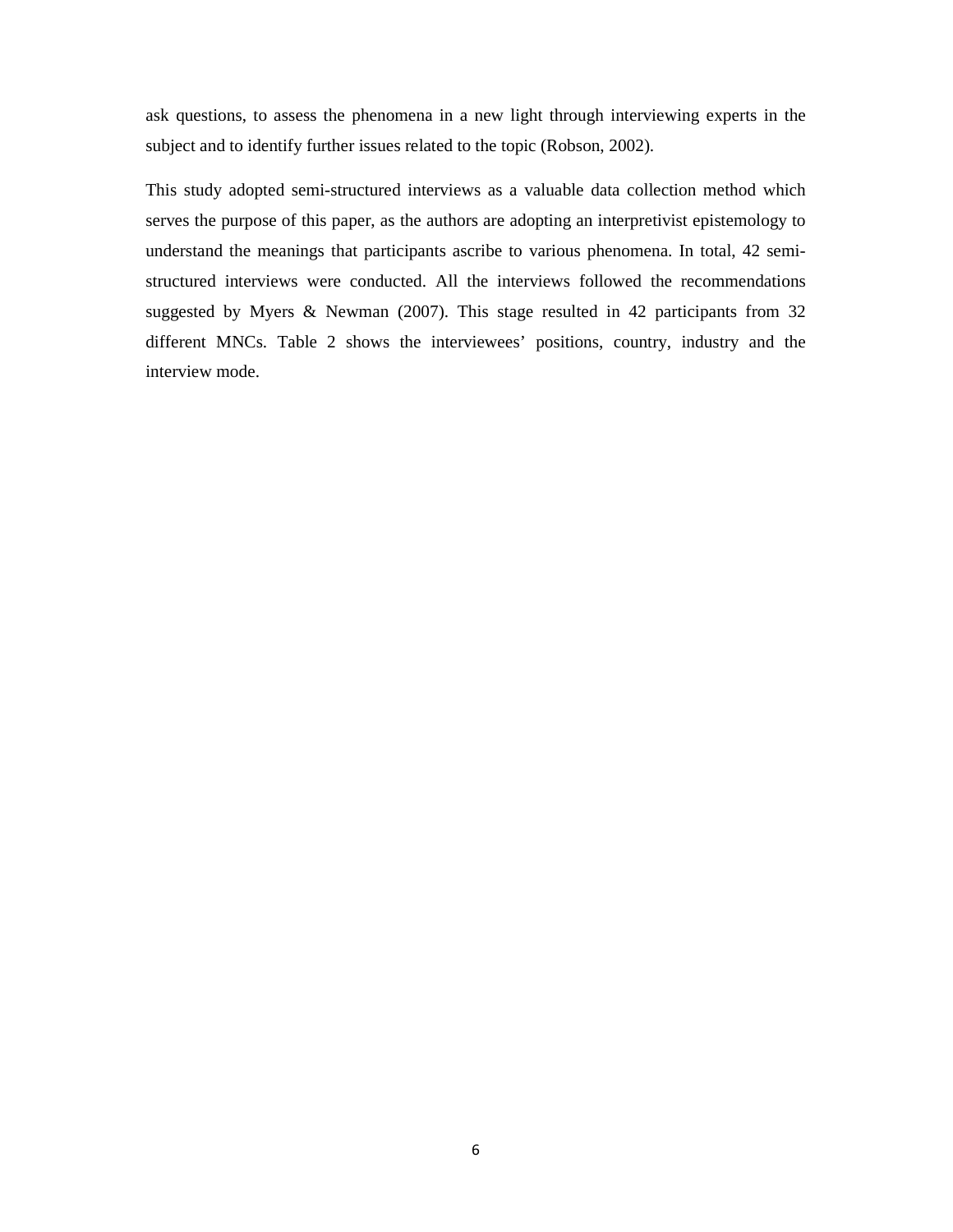# **Table 2: Participants**

| <b>Firms</b> | <b>Number of</b><br><b>Participants</b> | <b>Positions</b>                                                                                                               | <b>Countries</b>                  | Mode          | <b>Industry</b>                      |
|--------------|-----------------------------------------|--------------------------------------------------------------------------------------------------------------------------------|-----------------------------------|---------------|--------------------------------------|
| 1.           |                                         | Professor, Head of Department                                                                                                  | UK                                | Phone         | Research                             |
| 2.           |                                         | Professor, Team Leader                                                                                                         | Holland                           | Phone         | Research                             |
| 3.           | $\overline{2}$                          | Professors                                                                                                                     | UK                                | Site          | Research                             |
| 4.           |                                         | <b>Accounting Manager</b>                                                                                                      | Egypt                             | Phone         | <b>Biotech &amp; Pharmaceuticals</b> |
| 5.           | $\overline{2}$                          | Service Delivery Manager ; Senior Service Delivery Engineer                                                                    | UK                                | Skpe & Site   | IT Services & Consulting             |
| 6.           |                                         | <b>Accounting Manager</b>                                                                                                      | Saudi Arabia                      | Phone         | <b>Energy &amp; Utilities</b>        |
| 7.           |                                         | <b>Assistance Station Manager</b>                                                                                              | Jordan                            | Phone         | Airline & Cargo Services             |
| 8.           | 3                                       | Laundry & Home Care Corporate Director; Products Development Manager;<br>Products Development Manager Laundry Care Middle East | Germany & Egypt                   | Phone         | Personal Care                        |
| 9.           | $\overline{2}$                          | Credit &Investment Supervisor; Operation Management Supervisor                                                                 | UK & Egypt                        | Site & Phone  | Banking                              |
| 10.          | 3                                       | Purchasing Manager; Safety Manager; Quality assurance supervisor                                                               | Egypt & UK & Syria                | Phone & Skype | Oil & Gas                            |
| 11.          | $\overline{2}$                          | Senior Auditor; Associate Financial Services Advisory                                                                          | Qatar & UK                        | Phone & Site  | Accounting & Professional Services   |
| 12.          | 1                                       | Senior Network Administrator Engineering consultancy IT Global support                                                         | <b>United Arab Of</b><br>Emirates | Skype         | Multidisciplinary consultancy        |
| 13.          |                                         | <b>Technical Analyst</b>                                                                                                       | UK                                | Skype         | IT Services & Consulting             |
| 14.          |                                         | <b>Chief Information Consultant</b>                                                                                            | Kuwait                            | Phone         | Multidisciplinary consultancy        |
| 15.          | I.                                      | Senior Cargo Assistant                                                                                                         | United Arab Of<br>Emirates        | Phone         | Airline & Cargo Services             |
| 16.          |                                         | Growth & Business Development Director                                                                                         | Saudi Arabia                      | Skype         | Manufacturing                        |
| 17.          |                                         | <b>IT Consultant</b>                                                                                                           | UK                                | Phone         | <b>Financial services</b>            |
| 18.          |                                         | Senior Auditor                                                                                                                 | Egypt                             | Skype         | Acconting & Professional Services    |
| 19.          |                                         | <b>KM</b> Consultant                                                                                                           | Switzerland                       | Skype         | <b>Building &amp; Constructions</b>  |
| 20.          |                                         | Consultant and Doctorate Researcher Lecturer                                                                                   | UK                                | Skype         | Research                             |
| 21.          |                                         | Knowledge Manager                                                                                                              | UK                                | Site          | <b>Business processing</b>           |
| 22.          |                                         | <b>HR</b> Manager                                                                                                              | Egypt                             | Phone         | Hospitality & Tourism                |
| 23.          | 3                                       | General Manager; KM Manager; Accounting Manager                                                                                | Saudi Arabia                      | Phone         | Automotive                           |
| 24.          |                                         | <b>Sales Manager</b>                                                                                                           | Egypt                             | Site          | <b>Technology Development</b>        |
| 25.          |                                         | Zone Credit Manager                                                                                                            | UK                                | Skype         | <b>Financial services</b>            |
| 26.          |                                         | <b>Financial Analyst</b>                                                                                                       | Saudi Arabia                      | Phone         | Biotech & Pharmaceuticals            |
| 27.          |                                         | <b>IT Consultant</b>                                                                                                           | UK                                | Site          | IT Services & Consulting             |
| 28.          |                                         | <b>IT Advisory</b>                                                                                                             | UK                                | Site          | Accounting & Professional Services   |
| 29.          |                                         | ERP principle Consultant and financial track leader                                                                            | <b>United Arab Of</b><br>Emirates | Phone         | IT Services & Consulting             |
| 30.          |                                         | Project Management & delivery management & IT services                                                                         | Germany                           | Skype         | Telecommunications                   |
| 31.          |                                         | Payable Manager Automation&Drive                                                                                               | Egypt                             | Skype         | Telecommunications                   |
| 32.          |                                         | Software Engineer                                                                                                              | UK                                | Phone         | IT Services & Consulting             |
| <b>Total</b> | 42                                      |                                                                                                                                | 12                                |               | 13                                   |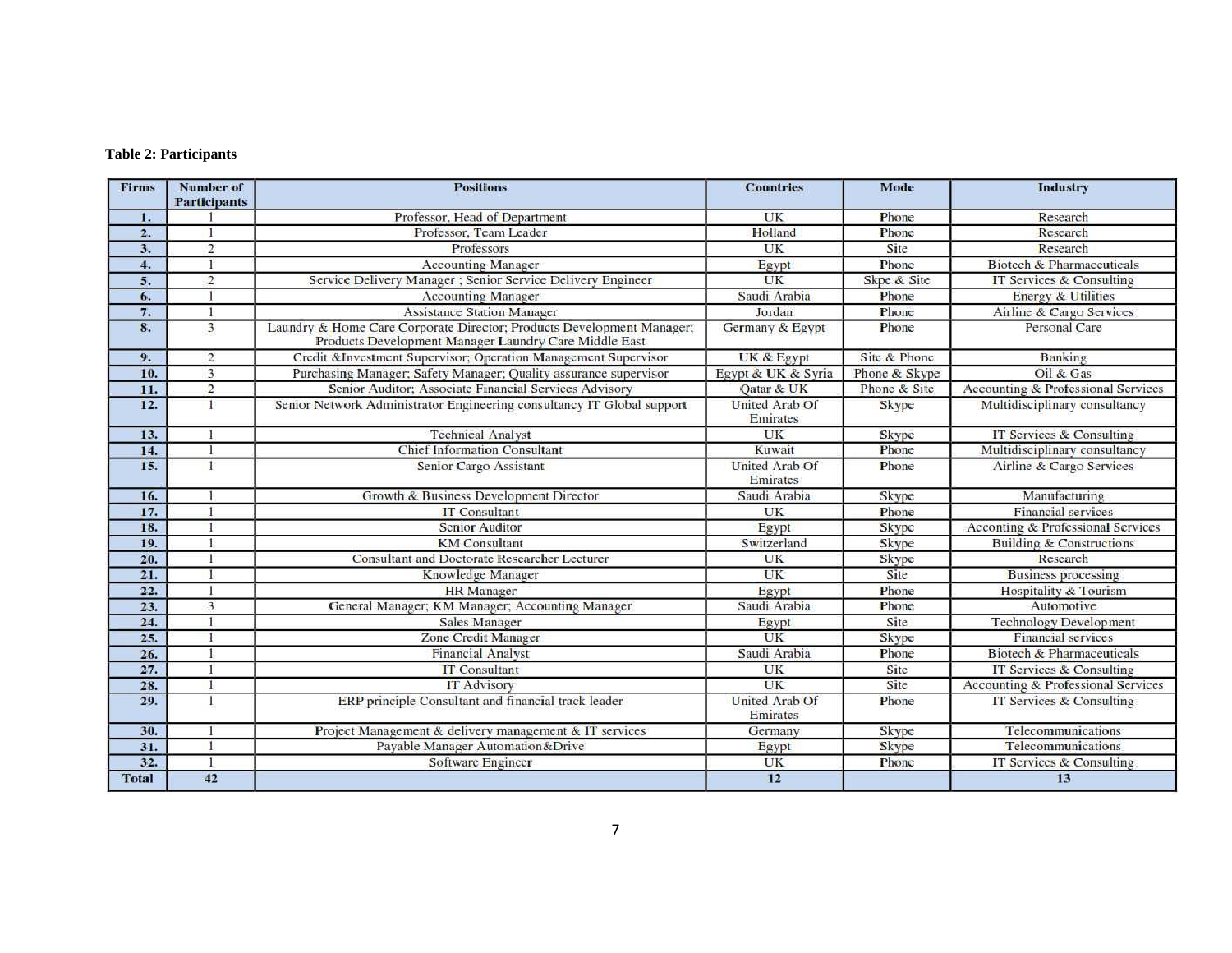The interview protocol included 12 questions (see the Appendix), which were reviewed by three academics from three different universities with backgrounds in knowledge management, knowledge sharing and knowledge management systems. Questions were pilot tested with two executives from two MNCs. Suggestions were incorporated into a second version which was piloted by another two executives from another two MNCs. Finally, questions were again modified as recommended, to simplify the wording and to make it easy for participants to answer the questions without any misunderstanding or confusion.

#### **Data Analysis**

After the data collection, thematic analysis was used to analyse the data. Thematic analysis is one such approach; it concentrates on the themes or subjects and patterns, emphasising, pinpointing, examining, and recording patterns within the data (Braun and Clarke, 2006). Thematic analysis is normally concerned with experience-focused methodologies. Thematic analysis is considered as a type of qualitative analysis which is used to analyse orderings of data and present relevant themes that relate to the data, research question, and objectives. Throughout the analysis, we identified a number of themes by considering the following three stages highlighted by King and Horrocks (2010):

- 1. *Descriptive coding (First-order Categories):* researchers identify those parts of the transcript data that address the research question and allocate descriptive codes throughout the whole transcript.
- 2. *Interpretative coding (Second-order Themes):* researchers group together descriptive codes that seem to share some common meaning, and create an interpretative code that captures this.
- 3. *Defining overarching themes (Aggregate Dimensions):* researchers identify a number of overarching themes that characterise key concepts in the analysis.

The following sections explain the main themes that constitute the core of the current study's conceptual framework.

# **Knowledge Management Systems**

Under this main theme, three sub-themes were identified: Technology Acceptance, Communication Tools, and KMSs Usage (see Figure 1).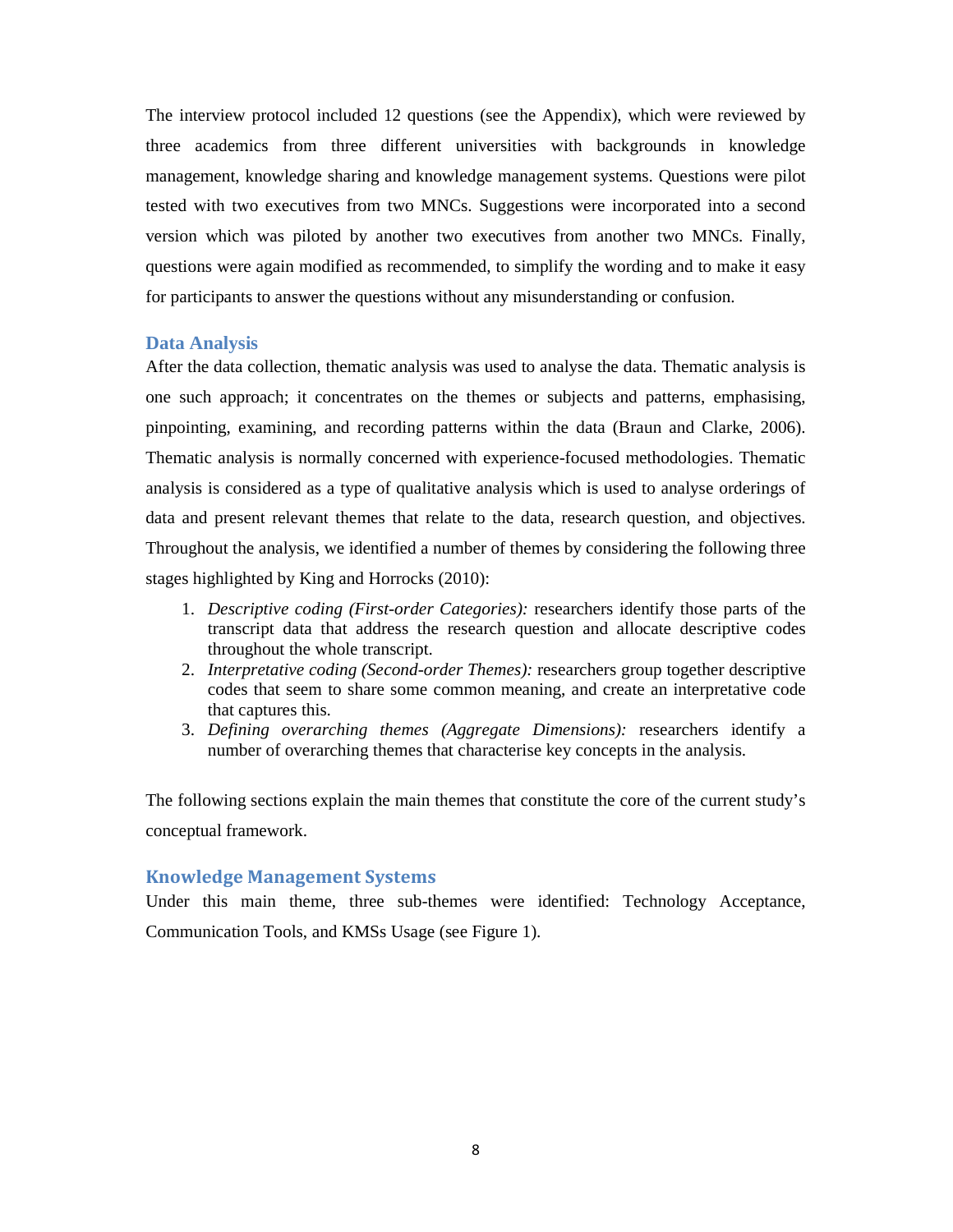

**Figure** 1**: KMS- Data Structure** 

# **Knowledge Sharing Practice**

Under this main theme, three sub-themes were identified: Content, Willingness to Share, and

External Factors (see Figure 2).



**Figure** 2**: KS Practice- Data Structure**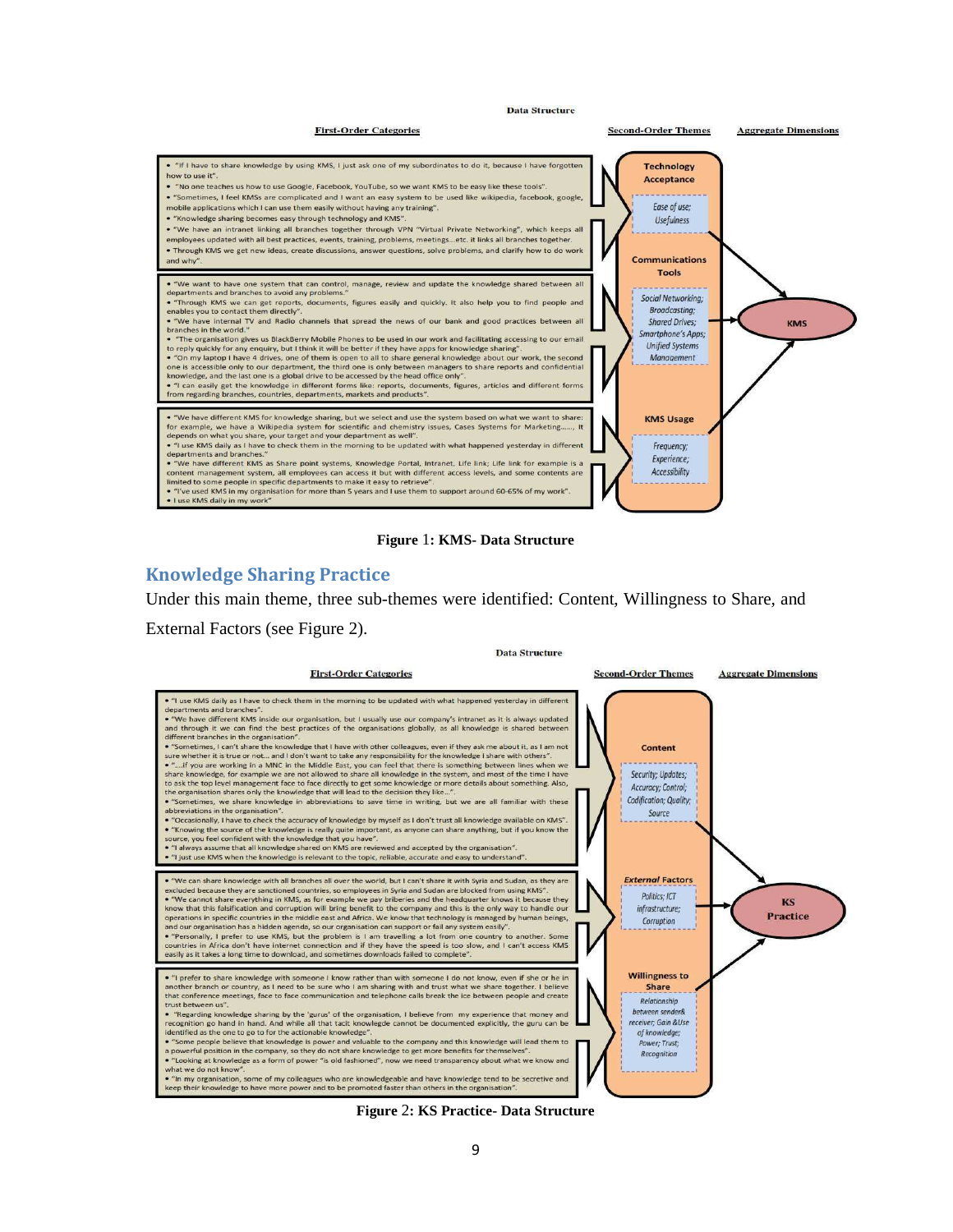The thematic analysis used in this paper highlights the factors that affect knowledge sharing and indicates how participants in MNCs share knowledge through KMSs. The emergent conceptual framework (Figure 3) comprises two core themes: *Knowledge Management Systems* (Technology Acceptance, Communication Tools and KMS Usage), *Knowledge Sharing Practice* (Content, Willingness to Share and External Factors).



**Figure** 3**: Factors Affecting Knowledge Sharing by Using Knowledge Management Systems in Multinational Corporations** 

# **DISCUSSION**

In this study, 42 semi-structured interviews were conducted and a set of strong overarching themes concerning the factors affecting KS were identified based on analysis of the interviews. The participants in this study all use KMSs to share knowledge, most on a daily basis. Most respondents have more than five years' experience of using KMSs. The findings presented in this paper indicated that participants in MNCs tend to use KMSs regularly to share best practice and knowledge with other branches all over the world, which is unsurprising as knowledge is the core of their business and the reason for their existence and survival. Without KMSs they cannot share knowledge appropriately. The thematic analysis used in this study highlighted the factors that affect KS by using KMSs in MNCs, and these are summarised in a conceptual framework which comprises two core themes: Knowledge Management Systems, Knowledge Sharing Practices. Findings are discussed in relation to literature in the following sections.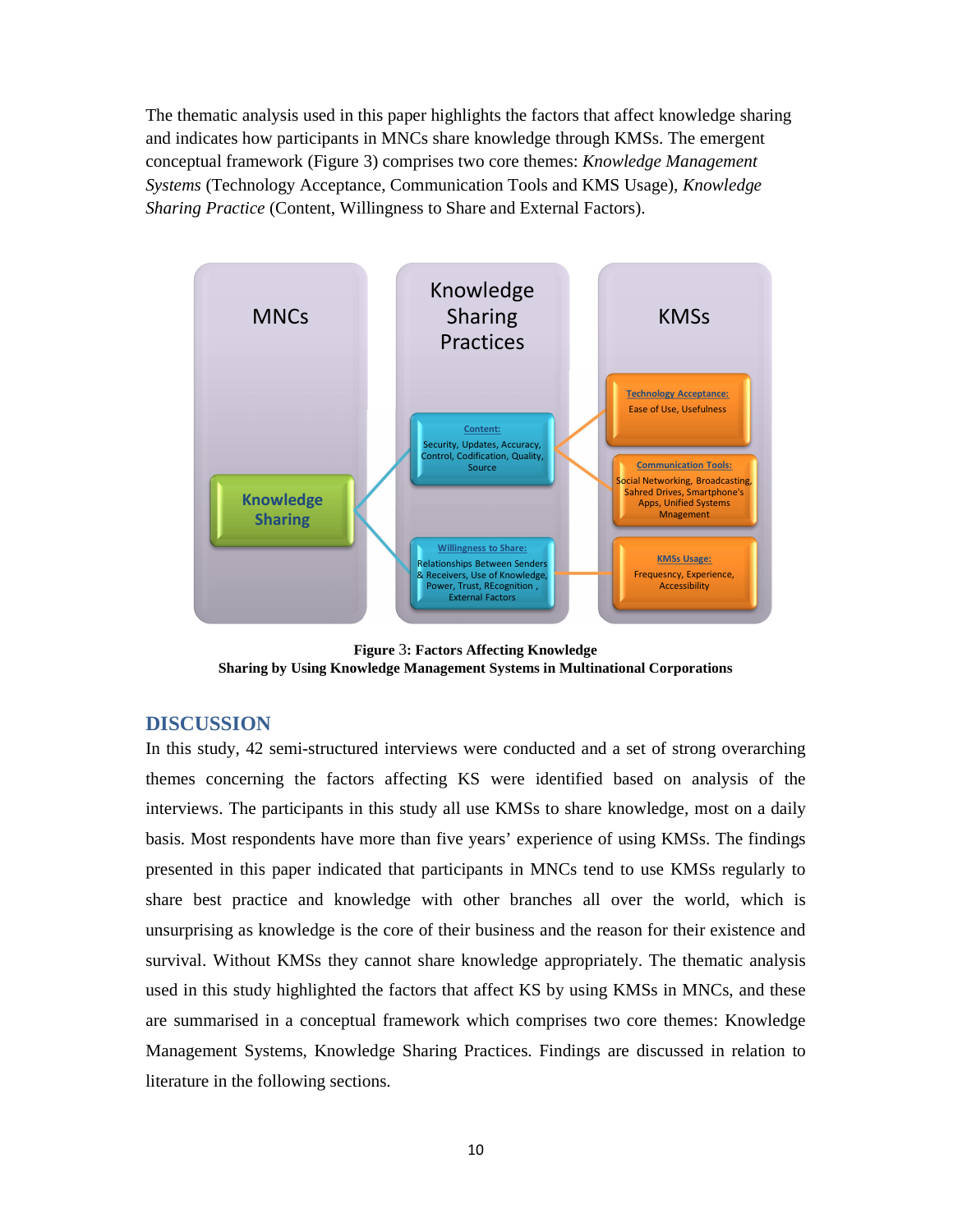#### **Knowledge Management Systems**

Under this theme, three different sub-themes were identified: Technology Acceptance, Communication Tools, and KMS Usage.

*Technology acceptance* affects the participant's decisions regarding using KMSs. In this study, technology acceptance depends on employees' perceptions regarding the usefulness and the ease of use of KMSs in supporting their job performance without extra effort. Interviewees stressed that employees in MNCs want KMSs to be easy to use, like the social networking tools that they use in their daily life (e.g. Twitter, Facebook, YouTube, Wikipedia, some applications on smartphones, Google, etc.). They also want advanced and smart searching tools to be available in KMSs to enable them to search and find knowledge quickly and easily by codes, abbreviations, product, country, branch, region, keywords, etc. This finding is in line with some studies which show that the links between employees within social networks can facilitate KS and enhance the quality of knowledge shared (Coakes *et al.*, 2008; Cross and Cummings, 2004; Hansen *et al.*, 2005; Reagans and McEvily, 2003; Wang and Noe, 2010). Coakes *et al.* (2008) point out that "social networks hold those colleagues who are most trusted in central positions within the knowledge sharing activities". Similarly, Wang and Noe (2010) point out that KS may be embedded in broader organisational social networks such as communities of practice. Davis (1989) and Venkatesh *et al.* (2003) claim that employees' expectations and attitudes are heavily grounded in the technology acceptance model, which describes how individual behaviours are influenced by beliefs and attitudes.

The participants believe that KMSs with artificial intelligence tools can support KS by automatically providing them with any knowledge related to their work, based on their search histories. Furthermore, participants highlighted their need for speedy KMSs that are accessible anywhere at any time and are easy to both use and customise. This finding is consistent with some studies which showed that employees' perceptions regarding ease of use and usefulness of technology affect KS in organisations (Bock *et al.*, 2005; DeVries *et al.*, 2006; Lin, 2007; Wang and Noe, 2010).

*Communication tools*: participants prefer KMSs that have a variety of tools to help them in creating and sharing usable knowledge through an interactive, consolidated, and user-centred design; they want KMSs to help them in finding, sharing, interacting, and collaborating with each other in a simple way. Recent technologies have also affected employees' behaviour, as the participants noted that they want to have KMS applications on their mobiles to enable them to share knowledge and documents with their colleagues easily at any time and from anywhere. Additionally, some participants have internal multi-media communication tools in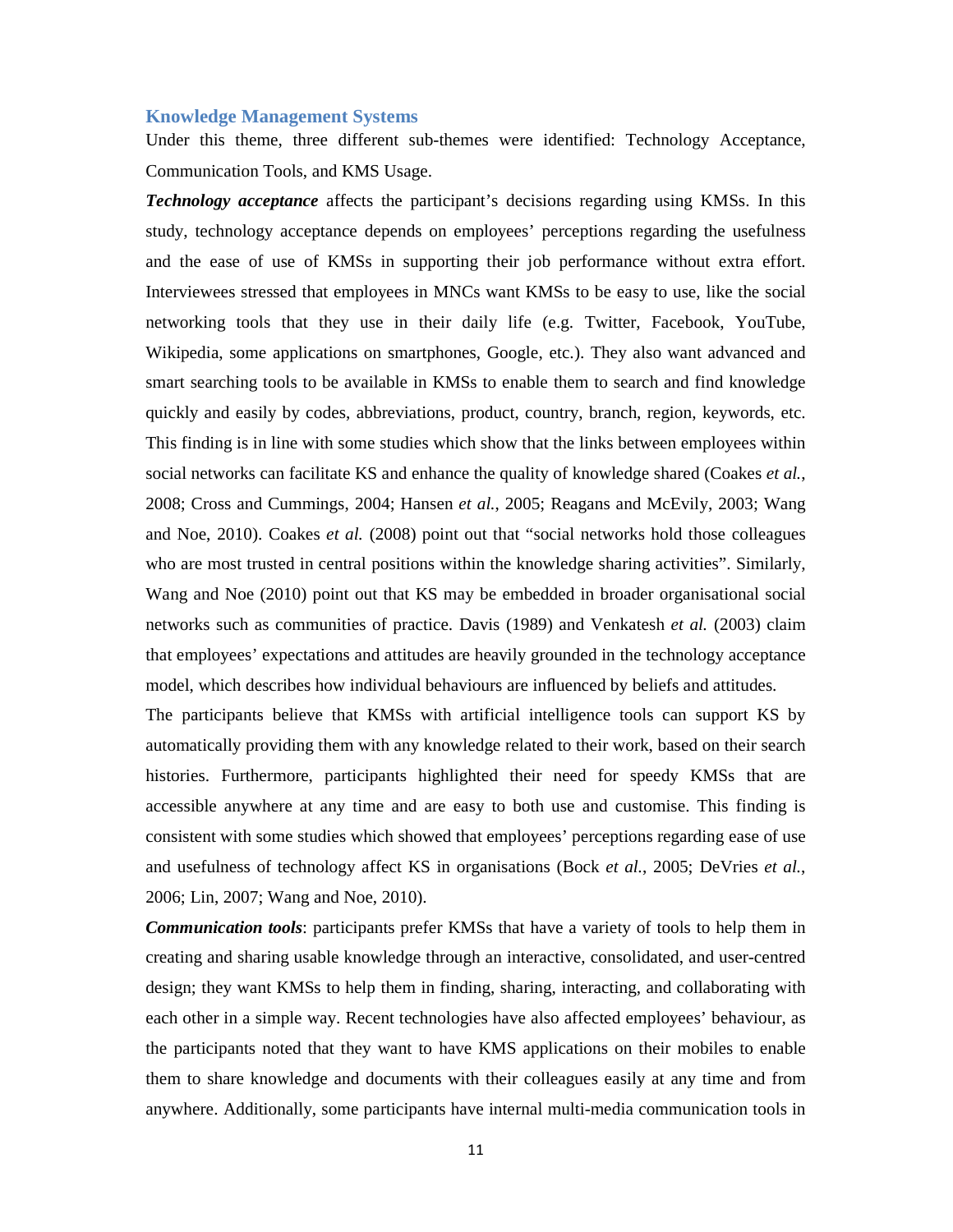their MNCs (i.e. intranet, TV channels, radio stations, magazines) which keep employees updated with the latest news regarding their work, best practice, markets, and customers. However, MNCs use shared drives which allow employees to access different knowledgebases but with different degrees of accessibility, according to their position, location, and level of authority. As a result, participants pointed out the importance of having unified KMSs in all other branches to avoid any differences that might prevent them from sharing knowledge.

Overall, communication tools, social networks, and the existence of networking connections can facilitate KS in MNCs. This importance was highlighted in the literature. For example, Michailova and Minbaeva (2012) state that KS does not occur automatically, but requires substantial organisational efforts aimed at encouraging close relationships between organisations' members. Similarly, Minbaeva *et al.* (2003) maintain that organisations should invest in systems symbolised by continuous social interaction, communication of ideas, sharing of knowledge, and other acts associated with the social character of learning. Indeed, a deep understanding of organisational and IT challenges, can help businesses prepare better for a highly volatile future (Sauer and Willcocks, 2003). Nonaka (1994), in his SECI model, points out that combination requires active use of organisational media, computerised networks, employee suggestion systems, and organisational routines to capture knowledge. Chen (2007), Reagans and McEvily (2003) and Wang and Noe (2010) agree that social networks and relationships between employees are positively related to the ease of KS as perceived by the knowledge sender, suggesting that networks and connections with knowledge receivers will motivate employees to share knowledge.

In most of the interviews, participants highlighted the importance of having tools in KMSs that enable them to get *feedback* on knowledge they shared; was this knowledge significant for others, how many employees used and shared it, and where? They believe that feedback will encourage employees to be involved in KS inside the organisation. Wang and Noe (2010) commented that receiving feedback regarding the knowledge shared, how it is recognised by others, and how it has helped co-workers will help the organisation to create competency, credibility, confidence, and KS self-efficacy which will increase the likelihood of KS between employees.

*KMSs usage* was highlighted in this study as an important theme that affects KS in MNCs; as already noted, most of the interviewees studied have more than five years' experience in using KMSs, use them on a daily basis, and consider them as a crucial part of their daily work. Participants also described the wide variety of KMS tools they use in KS and the DMP;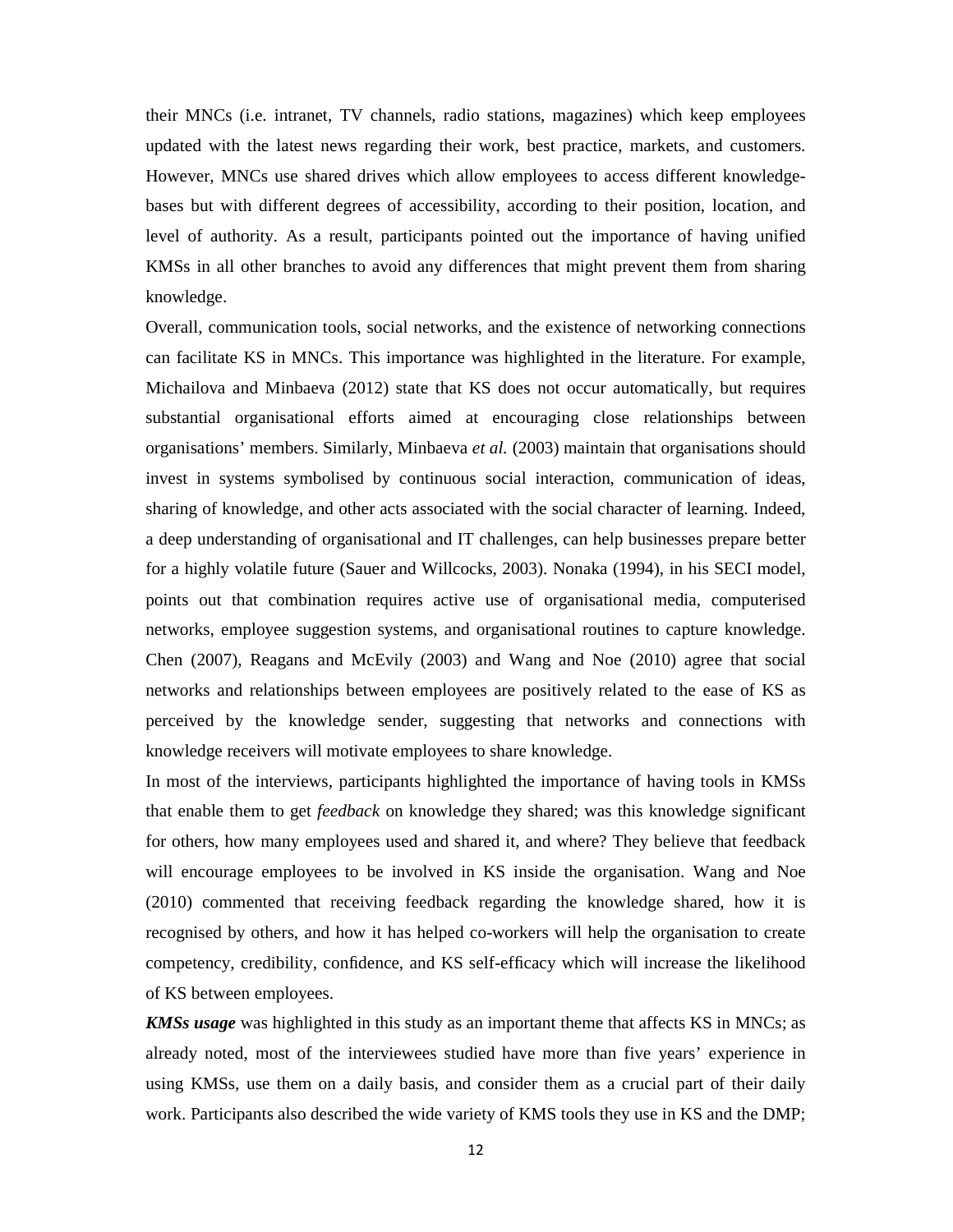tool selection depends on what they want to share or what they want to decide. Nicolas (2004) highlights this point in his study and reveals that each KMS has an impact on the DMP, and this impact depends on the KMS used; it is therefore recommended that organisations match the right KMS with their DM situations. Minbaeva (2007) emphasises the importance of involving MNC units in using KMSs with other branches, and states that "the higher the degree of involvement of the focal subsidiary in network relations with other MNC units, the higher the degree of KS"*.* On the other hand, not all participants prefer to use KMSs for KS. For example, some of the executives over 50 years old in the Middle East prefer to use traditional methods of KS (i.e. telephone, fax, face-to-face, etc.); if they are required to use KMSs in their work, they just ask the people who work for them. Szulanski (2000) highlights this point and mentioned that in spite of the increasing use of technology to facilitate KS within organisations, face-to-face communication and interaction is still an indispensable mechanism for KS, especially when more tacit knowledge is involved. Similarly, Wang and Noe (2010) point out that employees' personal characteristics and motivations may influence the extent to which they share knowledge using KMSs; for example, new employees might use KMSs because they are motivated to impress their supervisors.

#### **Knowledge Sharing Practices**

Under this main theme, three different sub-themes were identified: Content, Willingness to Share, and External Factors.

*The content* of KMSs is perceived to be an important factor in KS to support DMPs in MNCs. The participants underlined the importance of reviewing all knowledge shared between MNC units through a committee or knowledge team to check the veracity and accuracy of knowledge uploaded on KMSs and to avoid any incorrect decisions or errors based on this knowledge. Additionally, interviewees remarked on the importance of keeping the content of KMSs secure and regularly updated to ensure that all knowledge is correct and accurate. The quality of the knowledge available in KMSs is essential; participants stressed that it must be precise, relevant to the topic in hand, easy to understand, accurate, complete, reliable, and timely. The participants also suggested that knowing the source of knowledge increases confidence and encourage employees to share and use it. Knowledge codification is also important for the interviewees, who noted that the process of standardising and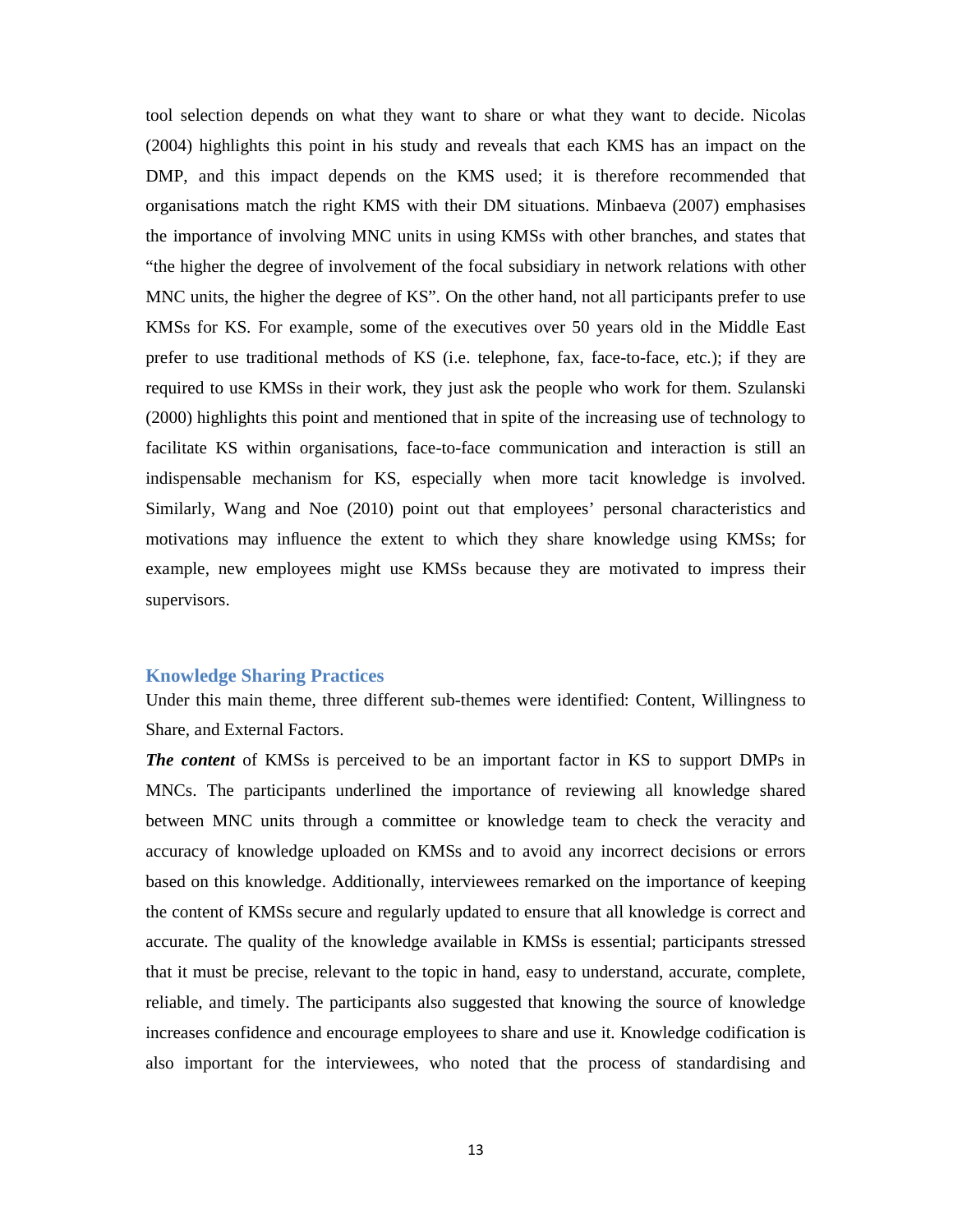developing a norm for a language in KMSs must be known and applicable to the knowledge shared between all branches of MNCs.

These findings are consistent with the literature. For example, Shin (2004) says that lack of up-to-date knowledge can hinder KS. Bordia *et al.* (2006), state that employees' apprehension about KS may result from their perception that the shared knowledge might be inaccurate and likely to result in unfavourable criticism from others. Nemati *et al.* (2002), state that KM initiatives can facilitate capturing, coding, and KS within organisations, which is expected to result in well-informed decision processes. Furthermore, employees' doubts or mistrust about the knowledge and the networks that contain this knowledge might prevent KS in these organisations (Carnabuci and Operti, 2013). Several studies have shown that employees who are more confident in their ability to share knowledge are more likely to express their intention to do so, and report higher levels of engagement in KS (Cabrera *et al.*, 2006; Lin, 2007; Wang and Noe, 2010). Additionally, employees who believe that the contents of KMSs are useful see this as an incentive to share and use knowledge (Cabrera *et al.*, 2006; Kulkarni *et al.*, 2006; Wang and Noe, 2010).

*Willingness to share*: KS obviously cannot occur unless there is a willingness to share between senders and receivers. Some participants highlighted that they do not trust the knowledge that they have, so they are less willing to share it. Similarly, some respondents do not trust the knowledge shared through KMSs when they do not know the source; equally, they prefer to share knowledge with someone they know. Thus, most participants are willing to share knowledge with someone they know and trust rather than someone they do not know. These findings are consistent with a body of research that demonstrates the relationships between these factors and KS. For example, Wu *et al.* (2007) point out that KS involves providing knowledge to another person or a team or community of practice with expectations of reciprocity. Ghoshal and Bartlett (1994), state that unfriendly relationships between source and recipient might be a barrier to KS in organisations. Minbaeva (2007) developed and tested a model of KS in MNCs through analysing the relationships between knowledge senders and receivers. She found that, for receivers, "the higher the ability and motivation of the subsidiary's employees to absorb knowledge (absorptive capacity), the higher the degree of KS"; and for senders, "the higher the ability and motivation of the knowledge senders to share knowledge (disseminative capacity), the higher the degree of KS". From this study, we can see that the success of KS among MNC units is a function of the characteristics of that knowledge but also that it is essential to take into consideration the characteristics of both sender and receiver in the KS process, as well as the context in which KS takes place.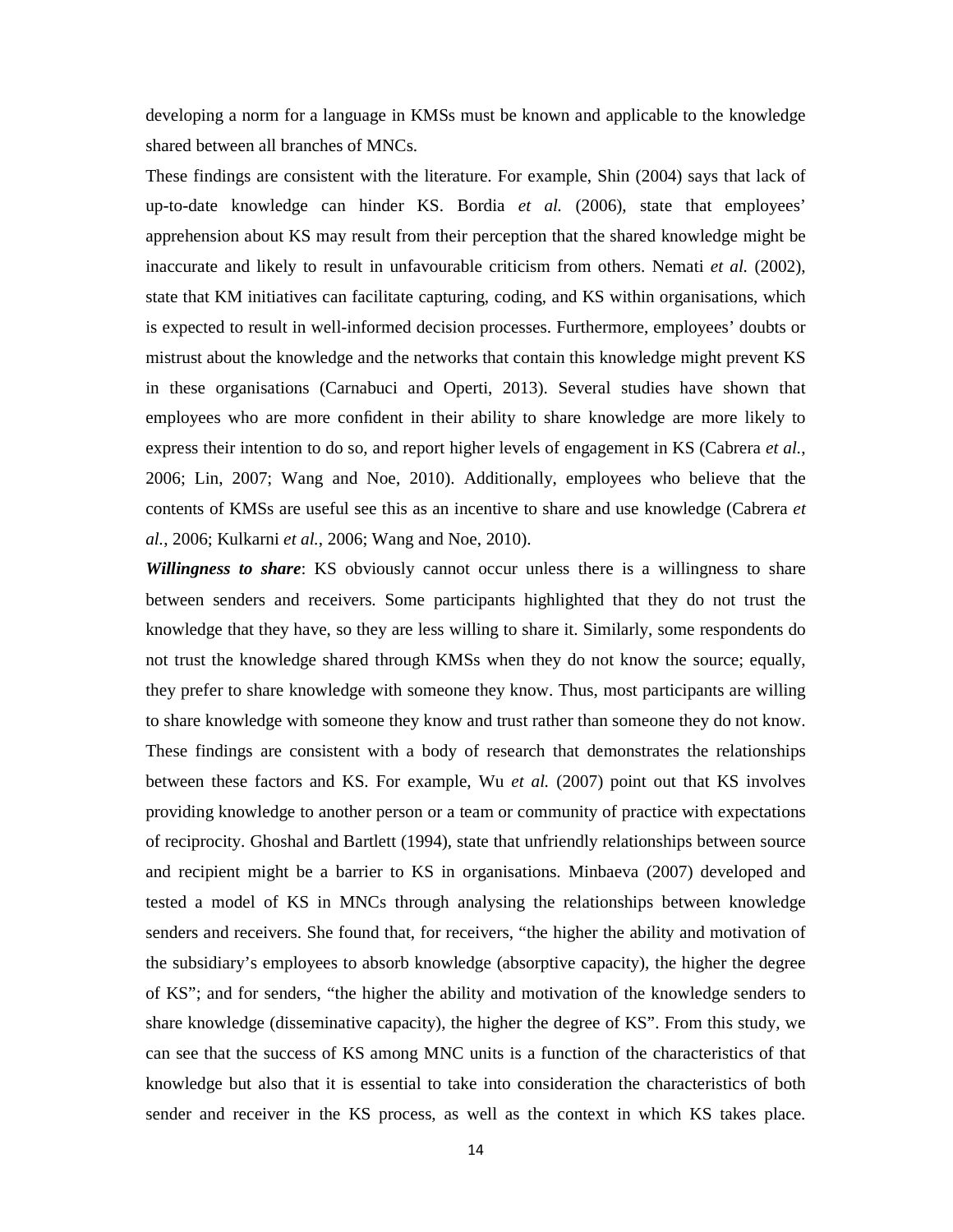Similarly, Connelly and Kelloway (2003) and Lin (2007) highlight the fact that the willingness of experts and employees to help others is positively associated with their willingness to share knowledge.

Relationships between employees also affect knowledge utilisation and KS in MNCs. Abdelrahman *et al.,* (2011) highlight that "*the success of KS among MNC units is not only a function of the characteristics of that knowledge but it is also essential to take into consideration the characteristics of both sender and receiver involved in the transfer process as well as the characteristics of the context in which KS takes place*". Inkpen and Dinur (1998) argue that organisations with open and informal power relationships between members will be more effective in KS, through better communication. On the other hand, organisations with formal and mechanistic structures may lose or misunderstand the knowledge shared between different managerial levels. Other research has shown that personal relationships and trust between employees are positively associated with the perceived helpfulness and the quantity of knowledge shared (Chiu *et al.*, 2006; Wang and Noe, 2010; Wasko and Faraj, 2005). Similarly, Politis (2003) states that interpersonal trust between employees can facilitate KS, open communication, and understanding of workrelated problems and encourage organisational members to gather new knowledge that supports their decisions in solving problems. David *et al.* (2000) point out that the level of trust that exists between the organisation, its sub-units, and its employees greatly influences the amount of knowledge shared between employees and entered into the firm's databases, best practice archives, and other records.

On the other hand, some participants consider knowledge as power, which will make them appear knowledgeable and experts in their organisations; this power will lead to promotion and powerful positions in the organisation. Consequently, they are willing to share knowledge only if they will be recognised as knowledgeable people in their organisations. Wang and Noe (2010) state that employees have different concerns regarding losing or gaining power through KMSs. Losing power might occur because knowledge becomes widely available and might be seen by other employees who have not contributed to it. Gaining power may occur because KMSs make knowledge more accessible and make it easier to reach a wider audience, and therefore increase the possibility of receiving personal recognition. Different research has highlighted that when knowledge is considered as a source of superiority and power, it will obstruct KS (Gupta and Govindarajan, 2000; ChanKim and Mauborgne, 1998; Szulanski, 1996). Considering knowledge as power might discourage KS between employees, as they might consider it as a source of distinction,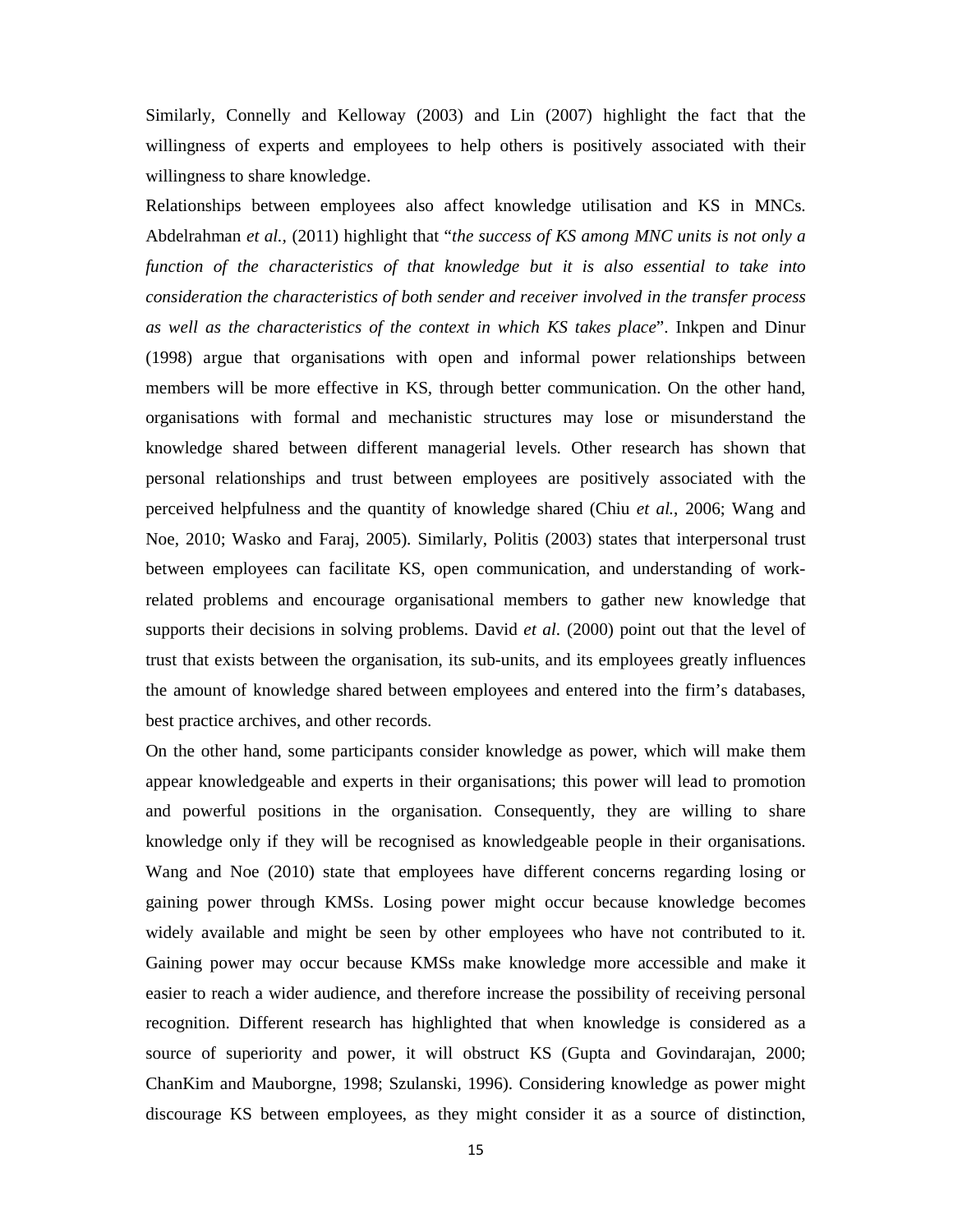especially when organisations assess employees' knowledge in performance appraisals and link it to promotion, cash bonuses, or downsizing (Bordia *et al.*, 2006; Foss *et al.*, 2010). Thomas-Hunt *et al.* (2003) maintain that acknowledging employees' expertise and the knowledge they share helps to increase KS within the organisation.

*External factors*: participants pointed out several external effects of KMSs. Politics plays a major role in KS, especially in the Middle East, and participants believed that their MNCs have hidden agendas which are influenced by politics. They also claimed that sometimes their organisations control the DMP through KMSs by providing or precluding specific knowledge to avoid or support specific decisions. They also noted that some branches cannot always access all knowledge in specific countries like Syria, for political reasons. Secondly, some participants said that MNC units operating in some African and Middle East countries are involved in fabrications and falsification practices, in corruption, and in bribery. All of these practices are known to employees and accepted by their headquarters and managers, as they believe that this is how work is done in these countries. However, they cannot share this type of knowledge on KMSs.

Mellahi *et al.* (2011) point out that "substantial economic and political changes have been underway in most Middle Eastern countries which prompt the need for a closer look at emerging business opportunities and challenges for MNCs operating or considering entering the region". Thirdly, the ICT infrastructure is itself considered as an obstacle in specific countries, as MNCs experience network connection problems, especially in developing countries; thus KMSs in these branches might be down or slow because of the speed of the internet or other connection problems.

#### **CONCLUSION**

Given the advent of the knowledge economy and the increasing magnitude of the knowledge society, this study highlights the factors that affect KS by using KMSs in MNCs; these factors have two themes: Knowledge Management Systems and Knowledge Sharing Practice.

Regarding Knowledge Management Systems, it is recommended that MNCs acknowledge evolution in the KMS tools that they use to share knowledge, by meeting employees' wants and needs and incorporating the latest common technologies, such as the social networking tools that they use in their daily lives (e.g. Google, Wikipedia, Twitter, Facebook, Skype, MSN, smartphones, radio, TV channels for work, etc.). This will make it easier and more comfortable for them to share their knowledge, by using tools similar to those in their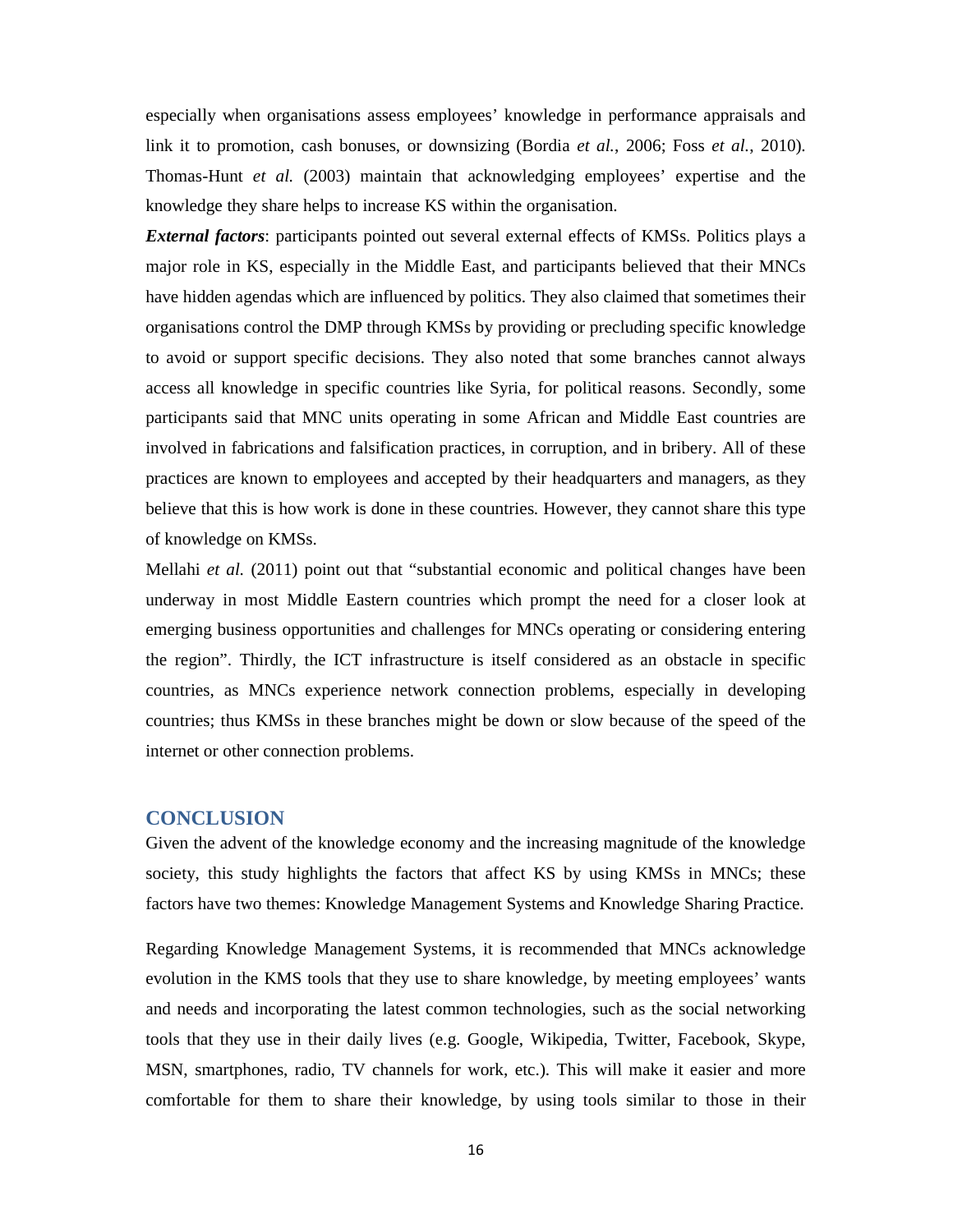personal lives. Taking into consideration preferences regarding ease of use and the usefulness of KMSs will enable employees to work and collaborate, and to be updated with news and practices from their MNC locally and in other branches all over the world.

Knowledge Sharing Practice is important, and employees care about the content and other issues when they share knowledge. The accuracy and quality of knowledge shared inside the MNC must be reviewed, secured, updated, and controlled. Employees' willingness to share is also important, as it is an essential part of sending and receiving knowledge. It includes trust between employees. There are also some pragmatic issues like corruption, ICT infrastructure, and politics, mainly dependent on the countries in which the organisation is operating. In line with other studies (Finnegan & Willcocks, 2006) we have found out that political and cultural issues affect knowledge sharing processes. Incentives play a major role in encouraging employees to share knowledge, but in this study the incentives that were highlighted by respondents were not financial; they want to be recognised as knowledgeable persons inside their organisation, and they want to promote and spread their knowledge under their own names. Recent developments in the IT environment such as social media platforms have introduced new requirements and changed the way of doing work, which is reflected in an organisation's results.

#### **Limitations of the Study**

Although this paper proposes a holistic conceptual framework that would help MNCs to identify ways of leveraging and sharing knowledge, but a few limitations have been recognised which might be useful for other researchers to consider in the future.

The study was conducted in different MNCs with several types of business, and restricted to a limited number of countries. Obviously, there is no reason to assume that the results obtained in this study can be generalised to other MNCs, other countries, other functional areas, or other industries. Second, the framework devised in this study represents a reasonable starting point as it was created based on a sample size (42 participants), which certainly will have some implications for the generalisability of the findings. Third, it would in fact be unreasonable to assume that KMS tools, and KS are the same in all MNCs, as organisations have such diverse goals and operate in different sectors in different countries with employees with different backgrounds, knowledge, educations, willingness to share, experience of working in MNCs, etc.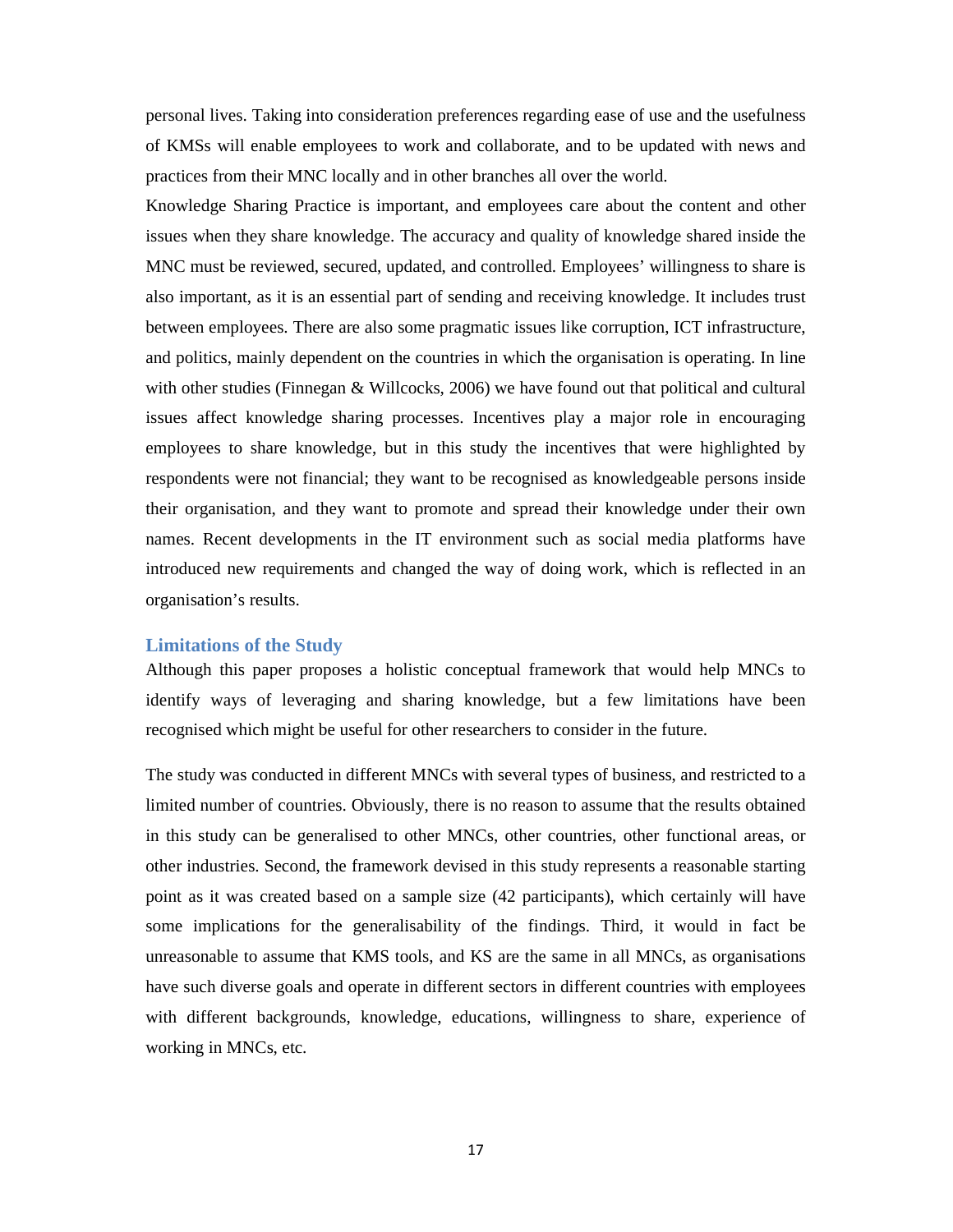# **Recommendations for Further Research**

Throughout the current research, some notes and research ideas were observed which were not related to the main question or objectives of the paper, but which are interesting and deserve more attention in future work. In particular, additional research might authenticate the generalisability of the findings. To generalise the results and make significant analysis, further research needs to be conducted through testing the relationships between factors identified in this study.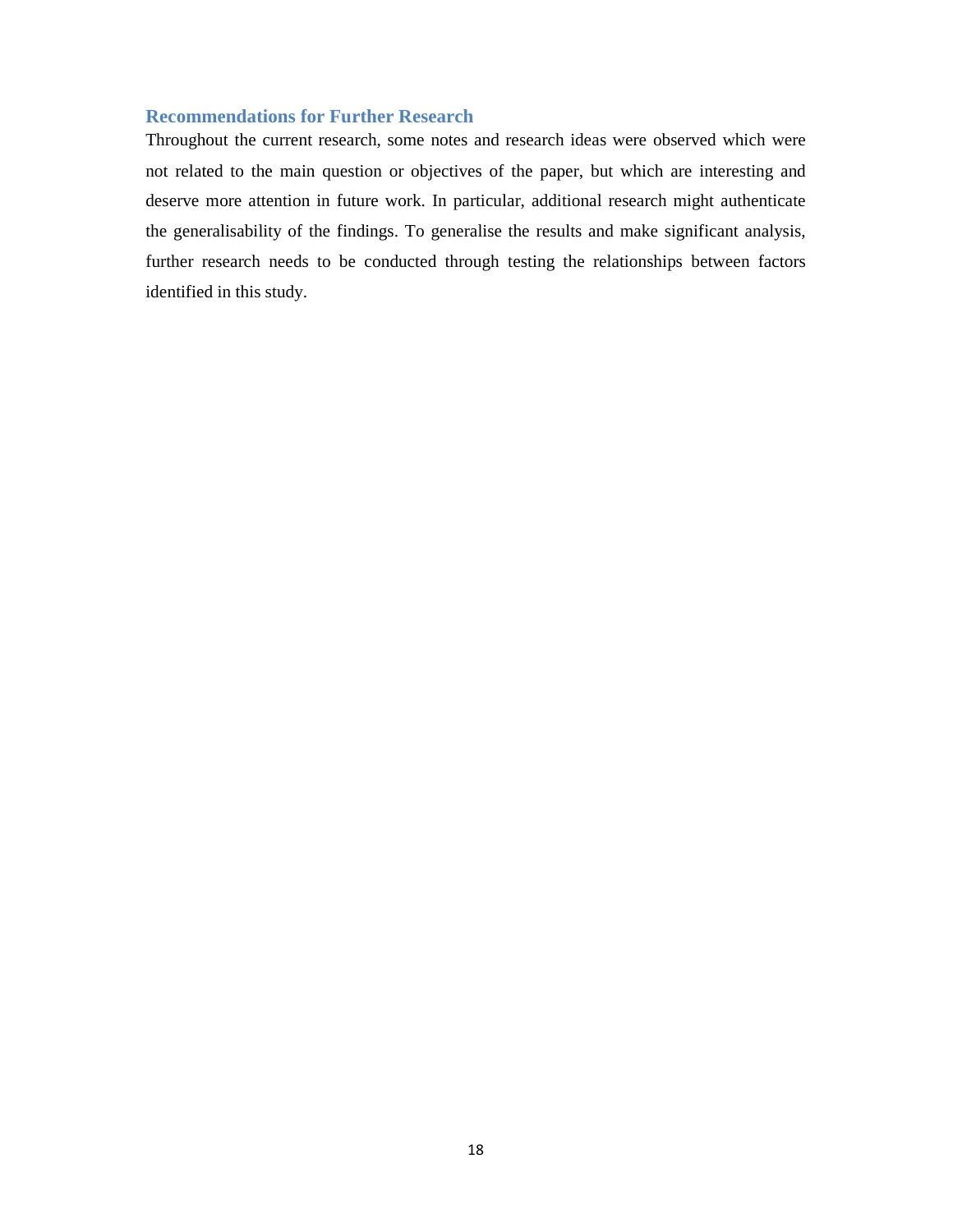## **REFERENCES**

- Abdelrahman, M., Papamichail, K. N., & French, S. (2011). Knowledge Management System's Characteristics that facilitate Knowledge Sharing to Support Decision Making Processes in Multinational Corporations. In *AMCIS*.
- Alavi, M. & Leidner, D. E. (2001) Review: Knowledge Management and Knowledge Management Systems: Conceptual Foundations and Research Issues. *MIS Quarterly,* 25(1)**,** 107-136.
- Bals, C., Smolnik, S. & Riempp, G. (2007). Assessing user acceptance of a knowledge management system in a global bank: process analysis and concept development. *In:*  System Sciences, 2007. HICSS 2007. 40th Annual Hawaii International Conference on. IEEE, 203c-203c.
- Binney, D. (2001) The knowledge management spectrum–understanding the KM landscape. *Journal of Knowledge Management,* 5(1)**,** 33-42.
- Bock, G.-W., Zmud, R. W., Kim, Y.-G. & Lee, J.-N. (2005) Behavioral intention formation in knowledge sharing: examining the roles of extrinsic motivators, socialpsychological forces, and organizational climate. *MIS quarterly***,** 87-111.
- Bordia, P., Irmer, B. E. & Abusah, D. (2006) Differences in sharing knowledge interpersonally and via databases: The role of evaluation apprehension and perceived benefits. *European Journal of Work and Organizational Psychology,* 15(3)**,** 262-280.
- Bose, R. (2004) Knowledge management metrics. *Industrial management & data systems,* 104(6)**,** 457-468.
- Boyatzis, R.E. 1998. *Transforming qualitative information: thematic analysis and code development*. Sage Publications.
- Braun, V. & Clarke, V. (2006) Using thematic analysis in psychology. *Qualitative research in psychology,* 3(2)**,** 77-101.
- Cabrera, A., Collins, W. C. & Salgado, J. F. (2006) Determinants of individual engagement in knowledge sharing. *The International Journal of Human Resource Management,* 17(2)**,** 245-264.
- Carnabuci, G. & Operti, E. (2013) Where do firms' recombinant capabilities come from? Intra‐Organizational networks, knowledge, and firms' ability to innovate through technological recombination. *Strategic management journal*.
- Chan Kim, W. & Mauborgne, R. (1998) Procedural justice, strategic decision making, and the knowledge economy. *Strategic management journal,* 19(4)**,** 323-338.
- Chen, I. Y. (2007) The factors influencing members' continuance intentions in professional virtual communities—a longitudinal study. *Journal of Information Science,* 33(4)**,** 451-467.
- Chiu, C.-M., Hsu, M.-H. & Wang, E. T. G. (2006) Understanding knowledge sharing in virtual communities: An integration of social capital and social cognitive theories. *Decision Support Systems,* 42(3)**,** 1872-1888.
- Chong, C. W. & Chong, S. C. (2009) Knowledge management process effectiveness: measurement of preliminary knowledge management implementation. *Knowledge Management Research & Practice,* 7(2)**,** 142-151.
- Coakes, E., Coakes, J. & Rosenberg, D. (2008) Co-operative work practices and knowledge sharing issues: A comparison of viewpoints. *International Journal of Information Management,* 28(1)**,** 12-25.
- Connelly, C. E. & Kelloway, E. K. (2003) Predictors of employees' perceptions of knowledge sharing cultures. *Leadership & Organization Development Journal,* 24(5)**,** 294-301.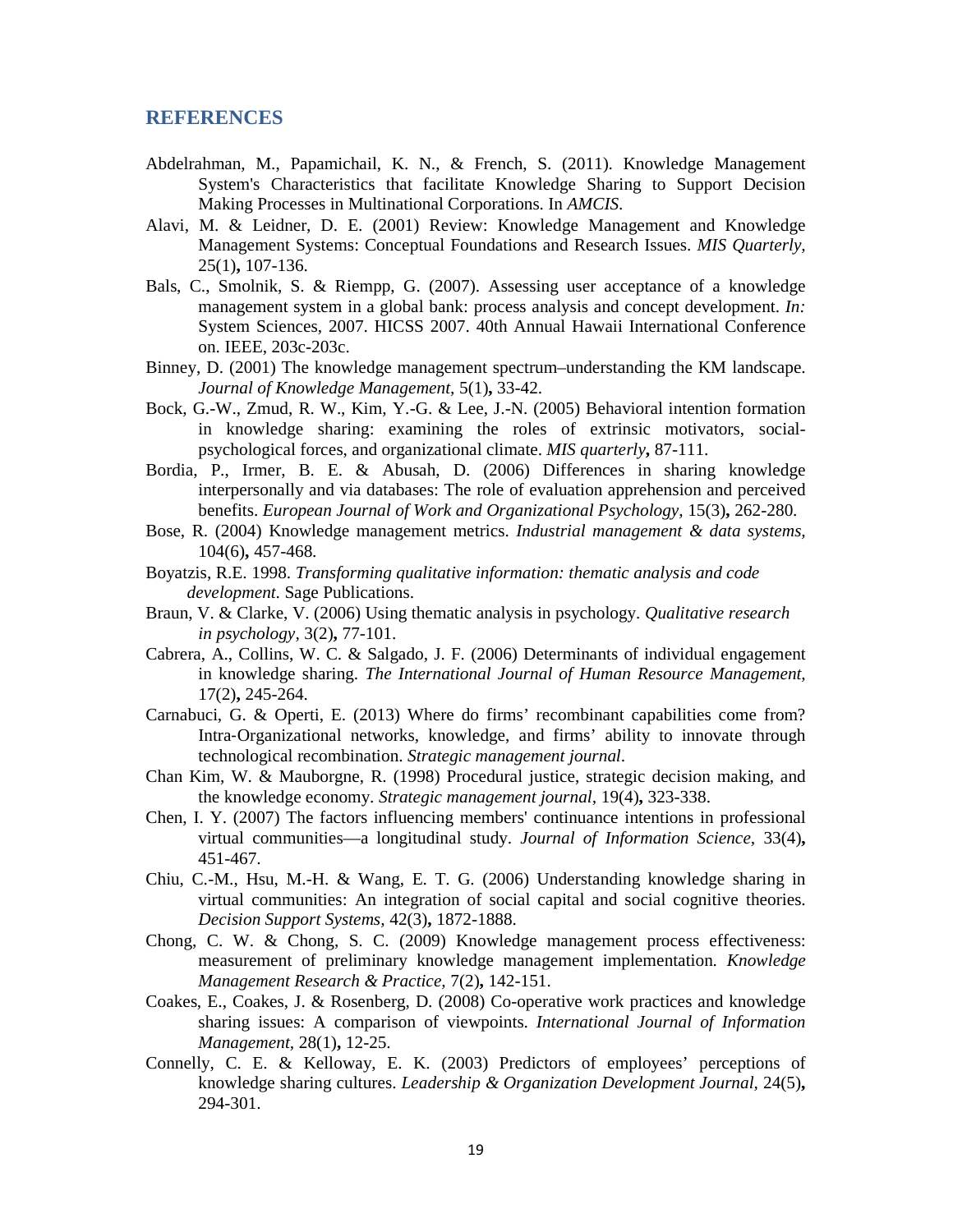- Cross, R. & Cummings, J. N. (2004) Tie and Network Correlates of Individual Performance in Knowledge-Intensive Work. *Academy of Management Journal,* 47(6)**,** 928-937.
- Cuffe, S. (2007) Emerging Knowledge Management Systems for Global Managers. *International Journal of Applied Knowledge Management,* 1(3).
- Cummings, J. N. (2004) Work groups, structural diversity, and knowledge sharing in a global organization. *Management science,* 50(3)**,** 352-364.
- Davenport, T. H. & Prusak, L. (2000) *Working knowledge: How organizations manage what they know*: Harvard Business Press.
- David, W., Long, D. & Fahey, L. (2000) Diagnosing cultural barriers to knowledge management. *The Academy of Management Executive (1993-2005)***,** 113-127.
- Davis, F. D. (1989) Perceived Usefulness, Perceived Ease of Use, and User Acceptance of Information Technology. *MIS Quarterly,* 13(3)**,** 319-340.
- Davis, F. D., Bagozzi, R. P. & Warshaw, P. R. (1989) User acceptance of computer technology: a comparison of two theoretical models. *Management science,* 35(8)**,** 982-1003.
- DeTienne, K. B. & Jackson, L. A. (2001) Knowledge management: understanding theory and developing strategy. *Competitiveness Review: An International Business Journal incorporating Journal of Global Competitiveness,* 11(1)**,** 1-11.
- DeVries, R. E., Van den Hooff, B. & de Ridder, J. A. (2006) Explaining knowledge sharing the role of team communication styles, job satisfaction, and performance beliefs. *Communication Research,* 33(2)**,** 115-135.
- Ergazakis, K., & Metaxiotis, K. (2011) The knowledge-based development agenda: a perspective for 2010-2020. *Vine*, *41*(3), 358-377.
- Finnegan, D. & Willcocks, L. 2006. Knowledge sharing issues in the introduction of a new technology. *Journal of Enterprise Information Management*, 19(6), 568-590.
- Foss, N. J., Husted, K. & Michailova, S. (2010) Governing knowledge sharing in organizations: Levels of analysis, governance mechanisms, and research directions. *Journal of management studies,* 47(3)**,** 455-482.
- Ghoshal, S. & Bartlett, C. (1995) CHANGING THE ROLE OF MANAGEMENT. *Harvard Business Review,* 73(1)**,** 86-96.
- Ghoshal, S. & Bartlett, C. A. (1994) Linking organizational context and managerial action: The dimensions of quality of management. *Strategic management journal,* 15(S2)**,** 91-112.
- Goh, A. (2007) Integrating Knowledge Sharing Implementation: Toward An Institutionalized Symbiotic Model. *International Journal of Applied Knowledge Management,* 1(1)**,** p16-21.
- Gold, A. H., Malhotra, A. & Segars, A. H. (2001) Knowledge management: an organizational capabilities perspective. *Journal of Management Information Systems,* 18(1)**,** 185- 214.
- Gupta, A. K. & Govindarajan, V. (2000) Knowledge management's social dimension: lessons from Nucor Steel. *Sloan Management Review,* 42(1)**,** 71-80.
- Hansen, M. T., Mors, M. L. & Løvås, B. (2005) Knowledge sharing in organizations: Multiple networks, multiple phases. *Academy of Management Journal,* 48(5)**,** 776- 793.
- Huang, P. Y., Pan, S. L., & Ouyang, T. H. (2014). Developing information processing capability for operational agility: implications from a Chinese manufacturer. *European Journal of Information Systems*.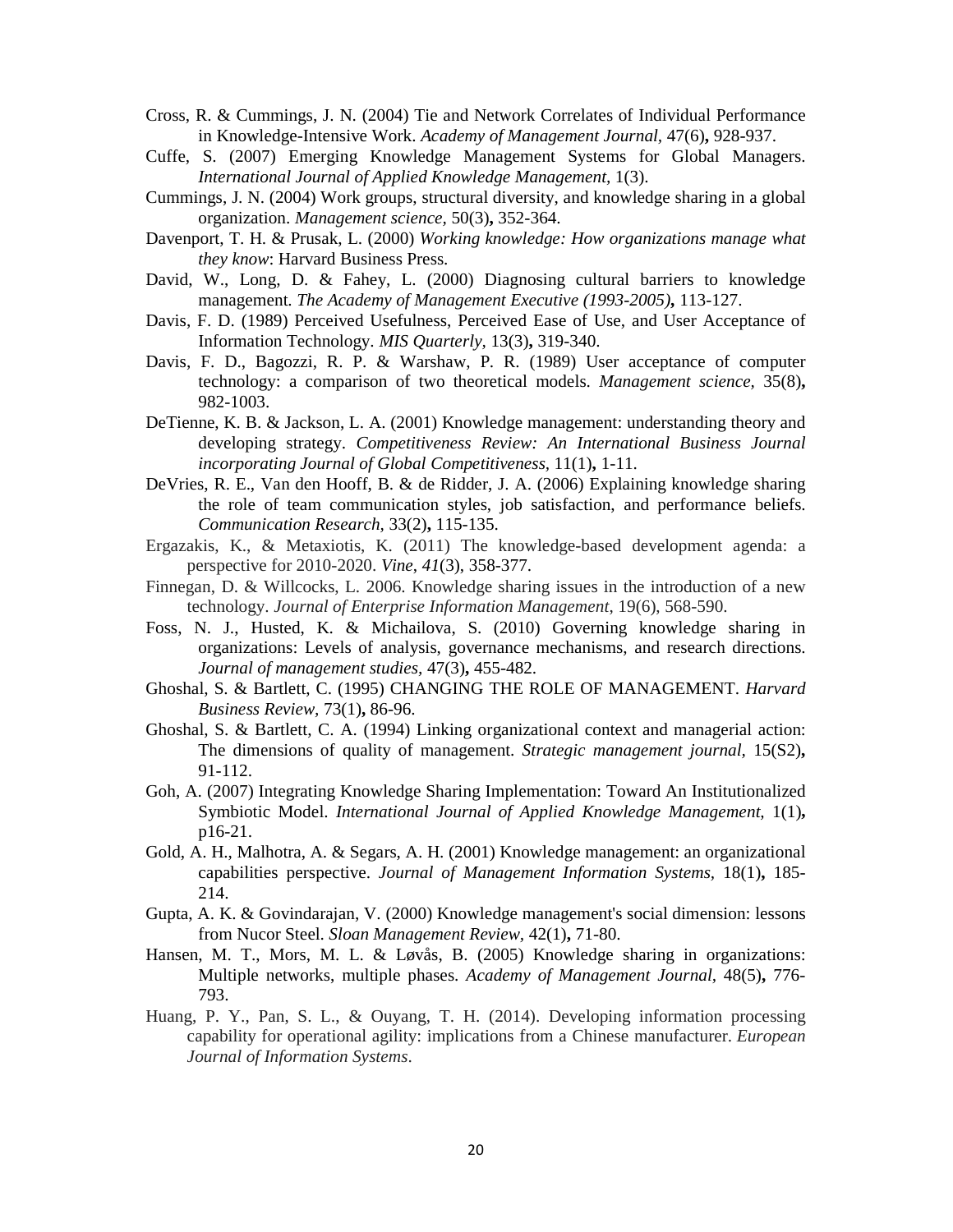- Inkpen, A. C. & Dinur, A. (1998) The transfer and management of knowledge in the multinational corporation: Considering context. *Philadelphia, PA: Carnegie Bosch Institute. 98-16: Working Paper,* 10**,** 2010.
- King, N. & Horrocks, C. (2010) *Interviews in qualitative research*: Sage Publications Limited.
- Kulkarni, U. R., Ravindran, S. & Freeze, R. (2006) A Knowledge Management Success Model: Theoretical Development and Empirical Validation. *Journal of Management Information Systems,* 23(3)**,** 309-347.
- Lin, C.-P. (2007) To share or not to share: Modeling tacit knowledge sharing, its mediators and antecedents. *Journal of business ethics,* 70(4)**,** 411-428.
- Mellahi, K., Demirbag, M. & Riddle, L. (2011) Multinationals in the Middle East: Challenges and opportunities. *Journal of World Business,* 46(4)**,** 406-410.
- Michailova, S. & Minbaeva, D. B. (2012) Organizational values and knowledge sharing in multinational corporations: the Danisco case. *International Business Review,* 21(1)**,** 59-70.
- Minbaeva, D., Pedersen, T., Björkman, I., Fey, C. F. & Park, H. J. (2003) MNC knowledge transfer, subsidiary absorptive capacity, and HRM. *Journal of International Business Studies,* 34(6)**,** 586-599.
- Minbaeva, D. B. (2007) Knowledge transfer in multinational corporations. *Management International Review,* 47(4)**,** 567-593.
- Mithas S, Tafti A, Bardhan I and Goh JM (2012) Information technology and firm profitability: mechanisms and empirical evidence. *MIS Quarterly***36**(1), 205–224.
- Montazemi, A. R., Pittaway, J. J., Qahri Saremi, H. & Wei, Y. (2012) Factors of stickiness in transfers of know-how between MNC units. *The Journal of Strategic Information Systems,* 21(1)**,** 31-57.
- Myers, M. D. and Newman, M. (2007) 'The Qualitative Interview in IS research: Examining the craft'. *Information and Organization*, 17(1): 2-26.
- Nemati, H. R., Steiger, D. M., Iyer, L. S. & Herschel, R. T. (2002) Knowledge warehouse: an architectural integration of knowledge management, decision support, artificial intelligence and data warehousing. *Decision Support Systems,* 33(2)**,** 143-161.
- Nicolas, R. (2004) Knowledge management impacts on decision making process. *Journal of Knowledge Management,* 8(1)**,** 20-31.
- Nielsen, B. B. & Michailova, S. (2007) Knowledge management systems in multinational corporations: typology and transitional dynamics. *Long Range Planning,* 40(3)**,** 314- 340.
- Nonaka, I. (1994) A dynamic theory of organizational knowledge creation. *Organization science,* 5(1)**,** 14-37.
- Nonaka, I., Reinmoeller, P. & Senoo, D. (1998) TheART'of knowledge:: Systems to capitalize on market knowledge. *European Management Journal,* 16(6)**,** 673-684.
- Politis, J. D. (2003) The connection between trust and knowledge management: what are its implications for team performance. *Journal of Knowledge Management,* 7(5)**,** 55-66.
- Pratt, M. G. (2000) The good, the bad, and the ambivalent: Managing identification among Amway distributors. *Administrative Science Quarterly,* 45(3)**,** 456-493.
- Pratt, M. G. (2008) Fitting oval pegs into round holes tensions in evaluating and publishing qualitative research in top-tier North American journals. *Organizational Research Methods,* 11(3)**,** 481-509.
- Pratt, M. G., Rockmann, K. W. & Kaufmann, J. B. (2006) Constructing Professional Identity: The Role Of Work And Identity Learning Cycles In The Customization Of Identity Among Medical Residents. *Academy of management journal,* 49(2)**,** 235-262.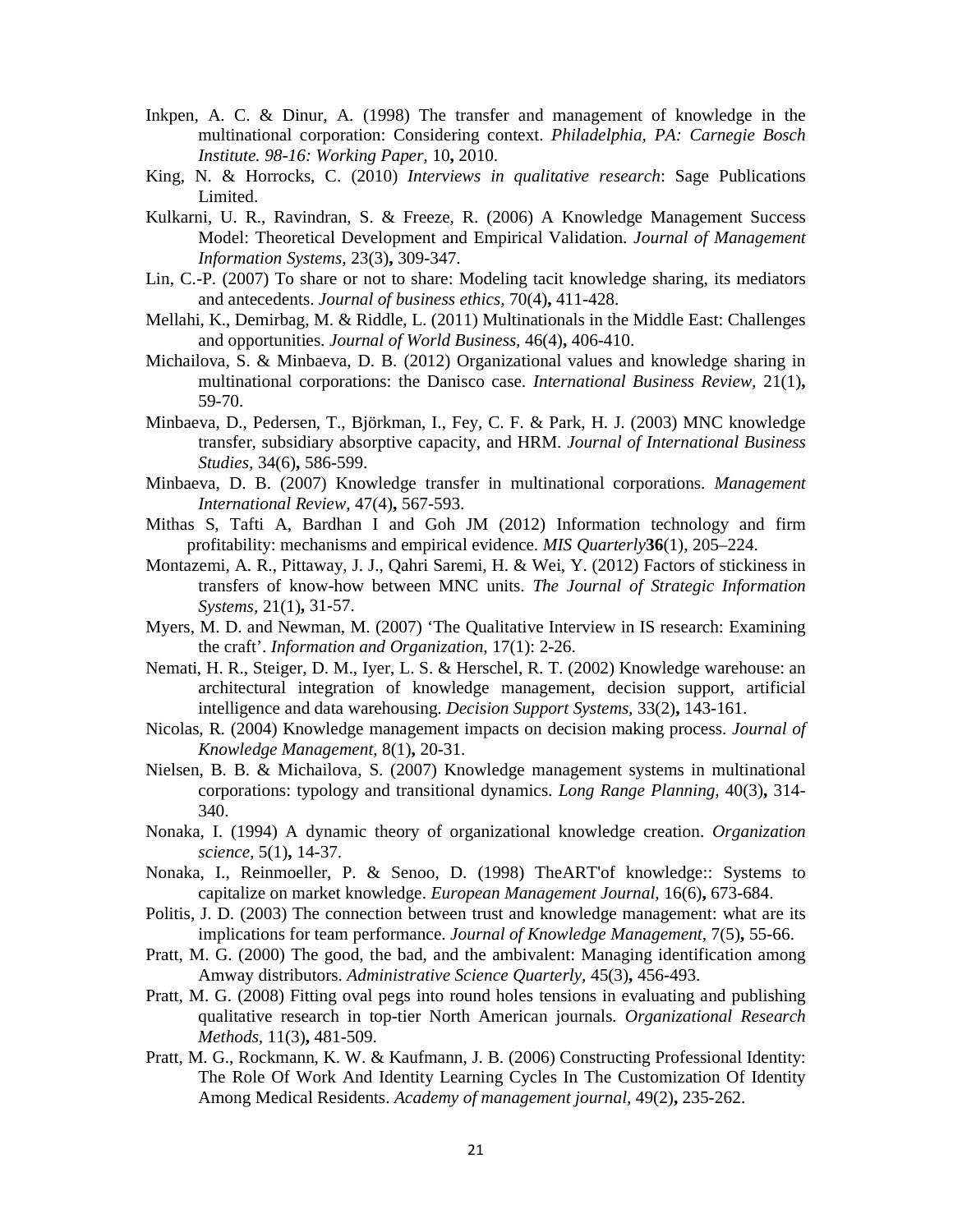- Reagans, R. & McEvily, B. (2003) Network structure and knowledge transfer: The effects of cohesion and range. *Administrative Science Quarterly,* 48(2)**,** 240-267.
- Robson, C. (2002) *Real world research: A resource for social scientists and practitionerresearchers* (Vol. 2): Blackwell Oxford.
- Sauer, C. & Willcocks, L. (2003) Establishing the Business of the Future:: the Role of Organizational Architecture and Information Technologies. *European Management Journal*, 21(4), 497-508.
- Sharda, R., Delen, D., & Turban, E. (2013) *Business Intelligence and Analytics: Systems for Decision Support*: Pearson Higher Ed.
- Sharma, R., Mithas, S., & Kankanhalli, A. (2014) Transforming decision-making processes: a research agenda for understanding the impact of business analytics on organisations. *European Journal of Information Systems*, *23*(4), 433-441.
- Shin, M. (2004) A framework for evaluating economics of knowledge management systems. *Information & Management,* 42(1)**,** 179-196.
- Sia, S. K., Soh, C. & Weill, P. (2010) Global IT management: structuring for scale, responsiveness, and innovation. *Communications of the ACM,* 53(3)**,** 59-64.
- Szulanski, G. (1996) Exploring internal stickiness: Impediments to the transfer of best practice within the firm. *Strategic management journal,* 17**,** 27-43.
- Szulanski, G. (2000) The Process of Knowledge Transfer: A Diachronic Analysis of Stickiness. *Organizational Behavior and Human Decision Processes,* 82(1)**,** 9-27.
- Thomas-Hunt, M. C., Ogden, T. Y. & Neale, M. A. (2003) Who's really sharing? Effects of social and expert status on knowledge exchange within groups. *Management science,* 49(4)**,** 464-477.
- Thompson, M. P., Jensen, R. J., & DeTienne, K. (2009). Engaging embedded information: Toward a holistic theory of knowledge transfer in organizations. *Competitiveness Review*, *19*(4), 323-341.
- Turner K. L., and Makhija, M. V. (2006) The role of organizational controls in managing knowledge. *Academy of Management Review* **31**(1), 197–217.
- Venkatesh, V., Morris, M. G., Davis, G. B. & Davis, F. D. (2003) User acceptance of information technology: Toward a unified view. *MIS quarterly***,** 425-478.
- Voelpel, S. C., Dous, M. & Davenport, T. H. (2005) Five steps to creating a global knowledge-sharing system: Siemens' ShareNet. *The Academy of Management Executive (1993-2005)***,** 9-23.
- Wang, S. & Noe, R. A. (2010) Knowledge sharing: A review and directions for future research. *Human Resource Management Review,* 20(2)**,** 115-131.
- Wasko, M. M. & Faraj, S. (2005) Why should I share? Examining social capital and knowledge contribution in electronic networks of practice. *MIS quarterly***,** 35-57.
- Willcocks, L. & Whitley, E. A. (2009) Developing the Information and Knowledge Agenda in Information Systems: Insights From Philosophy. *The Information Society*, 25 (3), 190-197.
- Wu, W. L., Hsu, B. F. & Yeh, R. S. (2007) Fostering the determinants of knowledge transfer: a team-level analysis. *Journal of Information Science,* 33(3)**,** 326-339.
- Zhang, N. & Lu, W. (2007) A Framework for Managing Enterprise Knowledge for Collaborative Decision Support. *In:* Industrial Informatics, 2007 5th IEEE International Conference on, IEEE, 517-522.
- Zheng, W., Yang, B. & McLean, G. N. (2010) Linking organizational culture, structure, strategy, and organizational effectiveness: Mediating role of knowledge management. *Journal of Business Research,* 63(7)**,** 763-771.